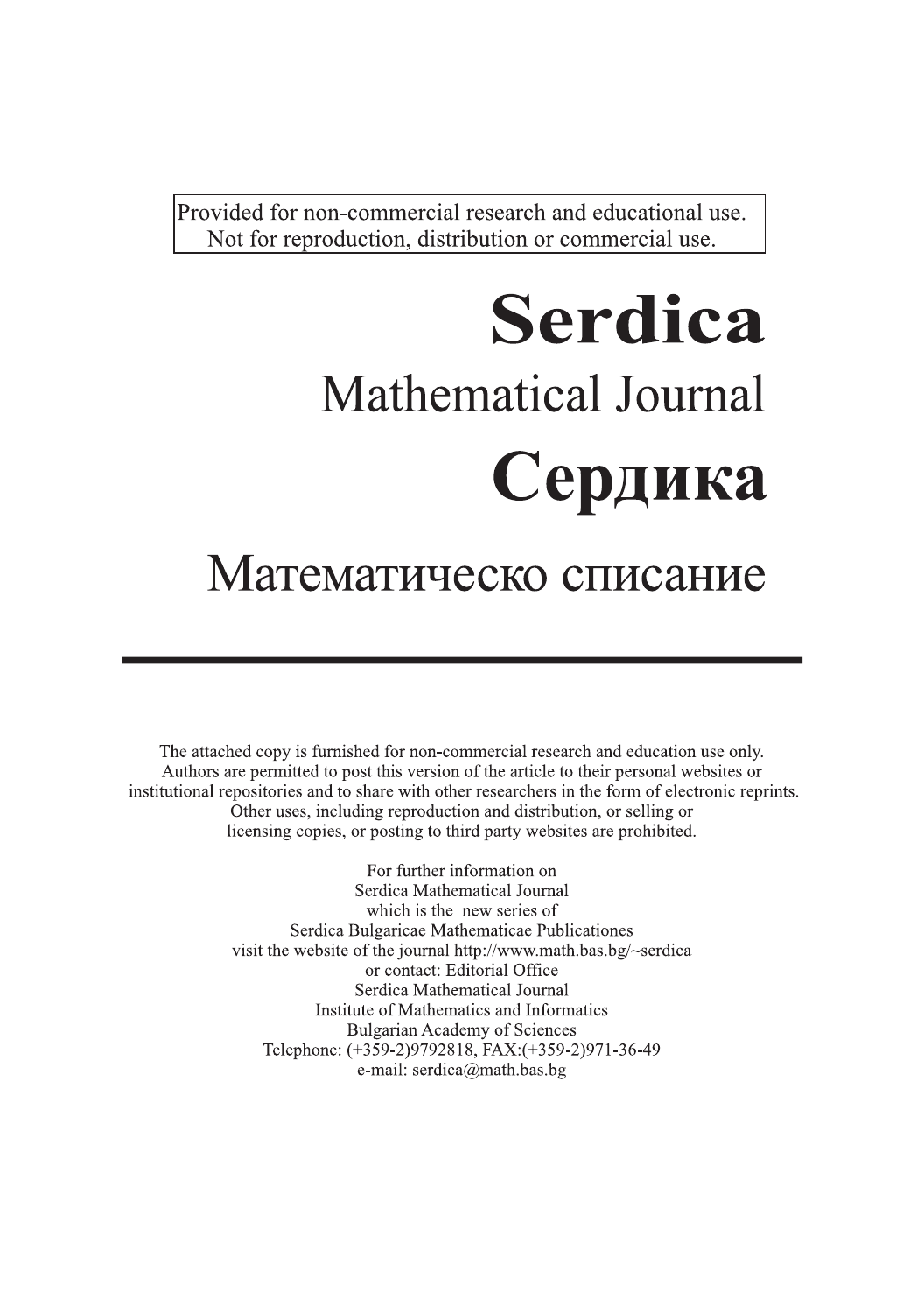Serdica Math. J. 41 (2015), 199–228 **Serdica** Serdica

Mathematical Journal

Bulgarian Academy of Sciences Institute of Mathematics and Informatics

# ON THE TRUNCATED MATRIX POWER MOMENT PROBLEM WITH A GAP

S. M. Zagorodnyuk

*Communicated by I. D. Iliev*

Abstract. In this paper we study the truncated matrix power moment problem with an odd number of prescribed moments. A Nevanlinna-type formula is derived for this moment problem in the case when the moment problem has more than one solution (the indeterminate case). The coefficients of the corresponding linear fractional transformation are expressed explicitly in terms of the given moments. In the determinate case the solution to the moment problem is constructed, as well. Those solutions of the moment problem, which satisfy the following condition:  $M(\Delta) = 0$ , where  $\Delta$  is a prescribed open subset of R, and M is the matrix measure generated by a solution of the moment problem, are described.

Introduction. The main objects of our present investigation are some truncated matrix power moment problems. At first, we study the truncated matrix Hamburger moment problem with an odd number of moments: find a left-continuous non-decreasing matrix function  $M(x) = (m_{k,l}(x))_{k,l=0}^{N-1}$  on  $\mathbb{R}$ ,  $M(-\infty) = 0$ , such that

<sup>2010</sup> Mathematics Subject Classification: 44A60, 47A57, 30E05.

Key words: moment problem, matrix measure, generalized resolvent.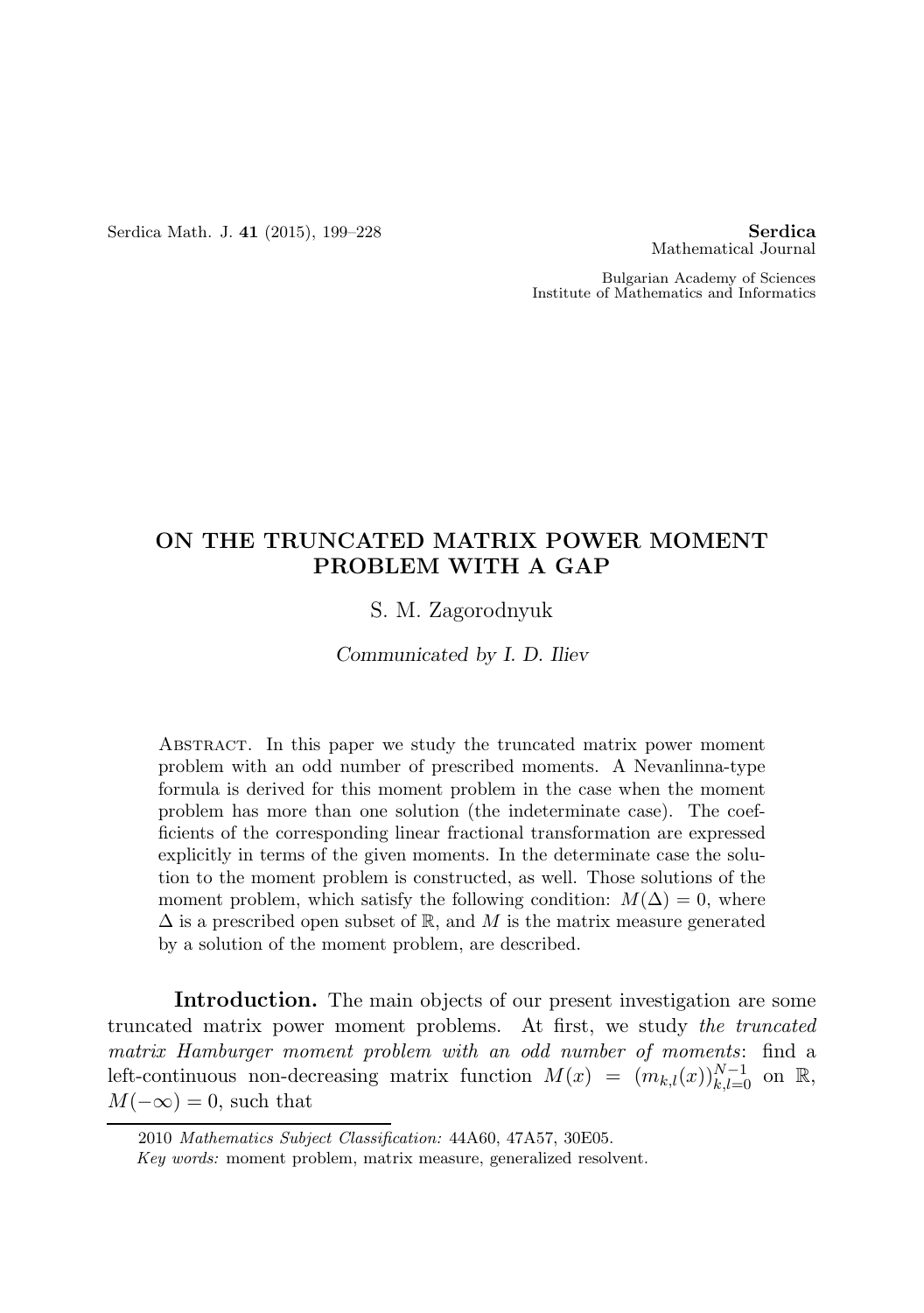(1) 
$$
\int_{\mathbb{R}} x^n dM(x) = S_n, \qquad n = 0, 1, \dots, 2d,
$$

where  $\{S_n\}_{n=0}^{2d}$  is a prescribed sequence of Hermitian  $(N \times N)$  complex matrices (moments),  $d \in \mathbb{Z}_+$ ,  $N \in \mathbb{N}$ .

Secondly, we study the moment problem (1) with an additional constraint posed on the matrix measure  $M(\delta)$  (generated by the distribution function  $M(x)$ ):

$$
(2) \t\t\t M(\Delta) = 0,
$$

where  $\Delta$  is a given open subset of  $\mathbb R$  (a gap). Below we shall use the fact that an arbitrary open subset of the real line can be represented as a union of finite or countable set of disjoint (finite or infinite) open intervals [10, p. 62].

Observe that the moment problem with a gap  $(1),(2)$  in various particular cases coincides with the well-known moment problems. For instance, the case  $\Delta = (-\infty, 0)$  leads to the truncated matrix Stieltjes moment problem; the case  $\Delta = (-\infty, a) \cup (b, +\infty), -\infty < a < b < +\infty$ , leads to the truncated matrix Hausdorff moment problem, etc.

Moment problems form a particular and very important case of interpolation problems for various classes of analytic functions. For the theory of classical scalar moment problems see, e.g., books [3], [4]. Matrix moment problems appeared as a natural generalizations of classical problems. The history for the truncated matrix Hamburger moment problem (1) was presented in our paper [12]. That paper will be intensively used in the present paper. The results of paper [12] on the truncated matrix Hamburger moment problem will be our starting point here. Regarding the history for the truncated matrix Stieltjes and Hausdorff moment problems we refer to papers [6], [1], [9], [13] and papers cited there. For scalar truncated power moment problems with intervals as gaps see [5] and references therein. Some problems, which are close to our investigations, were studied in  $[7]$ ,  $[8]$ ,  $[2]$ .

The moment problem  $(1)$  (the moment problem  $(1),(2)$ ) is said to be determinate if it has a unique solution, and indeterminate if it has more than one solution. In Section 2 we obtain some necessary and sufficient conditions for the determinacy of the truncated matrix Hamburger moment problem (1). Then we derive a Nevanlinna-type parametrization for all solutions of the moment problem (1). In the case of a determinate moment problem (1) the unique solution is constructed explicitly, as well.

In Section 3 we give a criterion for the solvability of the truncated matrix power moment problem with a gap  $(1),(2)$ . A Nevanlinna-type formula for all solutions of the moment problem is obtained, as well.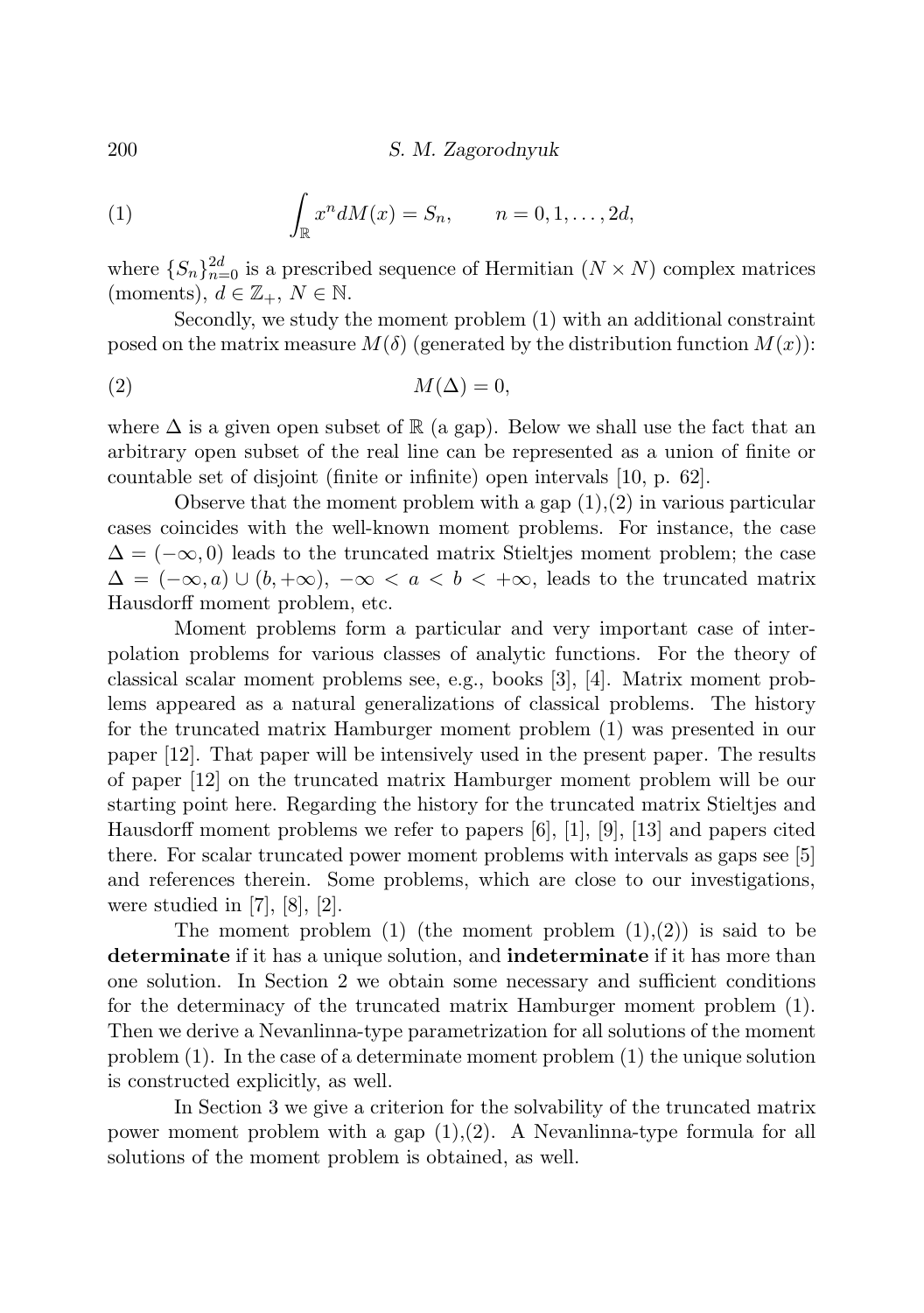Our main tools are properties of the corresponding generalized resolvents and Shtraus-type formulas. These formulas took their origin from results in the remarkable paper of Shtraus [11]. A survey of Shtraus's approach can be found in [15].

We emphasize that the coefficients of linear fractional transformations in all of the presented Nevanlinna-type formulas can be calculated by the prescribed moments explicitly.

**Notations.** As usual, we denote by  $\mathbb{R}, \mathbb{C}, \mathbb{N}, \mathbb{Z}, \mathbb{Z}_+$  the sets of real numbers, complex numbers, natural numbers, integers and non-negative integers, respectively;  $\mathbb{R}_e = \mathbb{C} \backslash \mathbb{R}; \mathbb{C}_{\pm} = \{z \in \mathbb{C} : \pm \text{Im} z > 0\}; \mathbb{T} = \{z \in \mathbb{C} : |z| = 1\}.$ By  $\Pi_z$  we mean the set, either  $\mathbb{C}_+$  or  $\mathbb{C}_-$ , which contains  $z; z \in \mathbb{R}_e$ . We set  $\Pi_{\lambda}^{\varepsilon} = \{z \in \Pi_{\lambda}: \ \varepsilon < |\arg z| < \pi - \varepsilon\}, \ 0 < \varepsilon < \frac{\pi}{2}$  $\frac{\pi}{2}$ ,  $\lambda \in \mathbb{R}_e$ . By  $\mathfrak{B}(\mathbb{R})$  we mean a set of all Borel subsets of R.

Let  $N, K \in \mathbb{N}$ . The set of all complex matrices of order  $(N \times K)$  we denote by  $\mathbb{C}_{N\times K}$ . The set of Hermitian non-negative complex matrices of order  $(N \times N)$  will be denoted by  $\mathbb{C}_N^{\geq}$  $\sum_{N\times N}^{\geq}$ . If  $M \in \mathbb{C}_{N\times K}$  then  $M^*$  means the complex conjugate matrix. If  $L \in \mathbb{C}_{N \times N}$  then  $\text{Ker } L = \{x \in \mathbb{C}_{N \times 1} : Lx = 0\}.$  By  $I_N$  we denote the identity matrix of size  $(N \times N)$ . By  $\mathbb{C}^N$   $(\mathbb{C}_N)$  we denote the complex Euclidean space of vectors from  $\mathbb{C}_{1\times N}$  (respectively from  $\mathbb{C}_{N\times 1}$ ). We denote  $\vec{e}_n = (\delta_{n,0}, \delta_{n,1}, \ldots, \delta_{n,N-1}) \in \mathbb{C}_{1 \times N}, 0 \leq n \leq N-1.$ 

Let  $M(x)$  be a left-continuous non-decreasing matrix function

$$
M(x) = (m_{k,l}(x))_{k,l=0}^{N-1}
$$
 on R,  $M(-\infty) = 0$ , and

$$
\tau_M(x) := \sum_{k=0}^{N-1} m_{k,k}(x); \quad M'_{\tau}(x) = (dm_{k,l}/d\tau_M)_{k,l=0}^{N-1}.
$$

We denote by  $L^2(M)$  a set (of classes of equivalence) of vector functions  $f : \mathbb{R} \to$  $\mathbb{C}_{1\times N}$ ,  $f = (f_0, f_1, \ldots, f_{N-1})$ , such that

$$
\|f\|_{L^2(M)}^2:=\int_{\mathbb{R}} f(x)M_{\tau}'(x)f^*(x)d\tau_M(x)<\infty.
$$

The space  $L^2(M)$  is a Hilbert space with the scalar product

$$
(f,g)_{L^2(M)} := \int_{\mathbb{R}} f(x) M'_{\tau}(x) g^*(x) d\tau_M(x), \qquad f,g \in L^2(M).
$$

All Hilbert spaces in this paper are assumed to be separable. For a Hilbert space H we denote by  $(\cdot, \cdot)_H$  and  $\|\cdot\|_H$  the scalar product and the norm in H, respectively. In obvious cases, the indices may be omitted.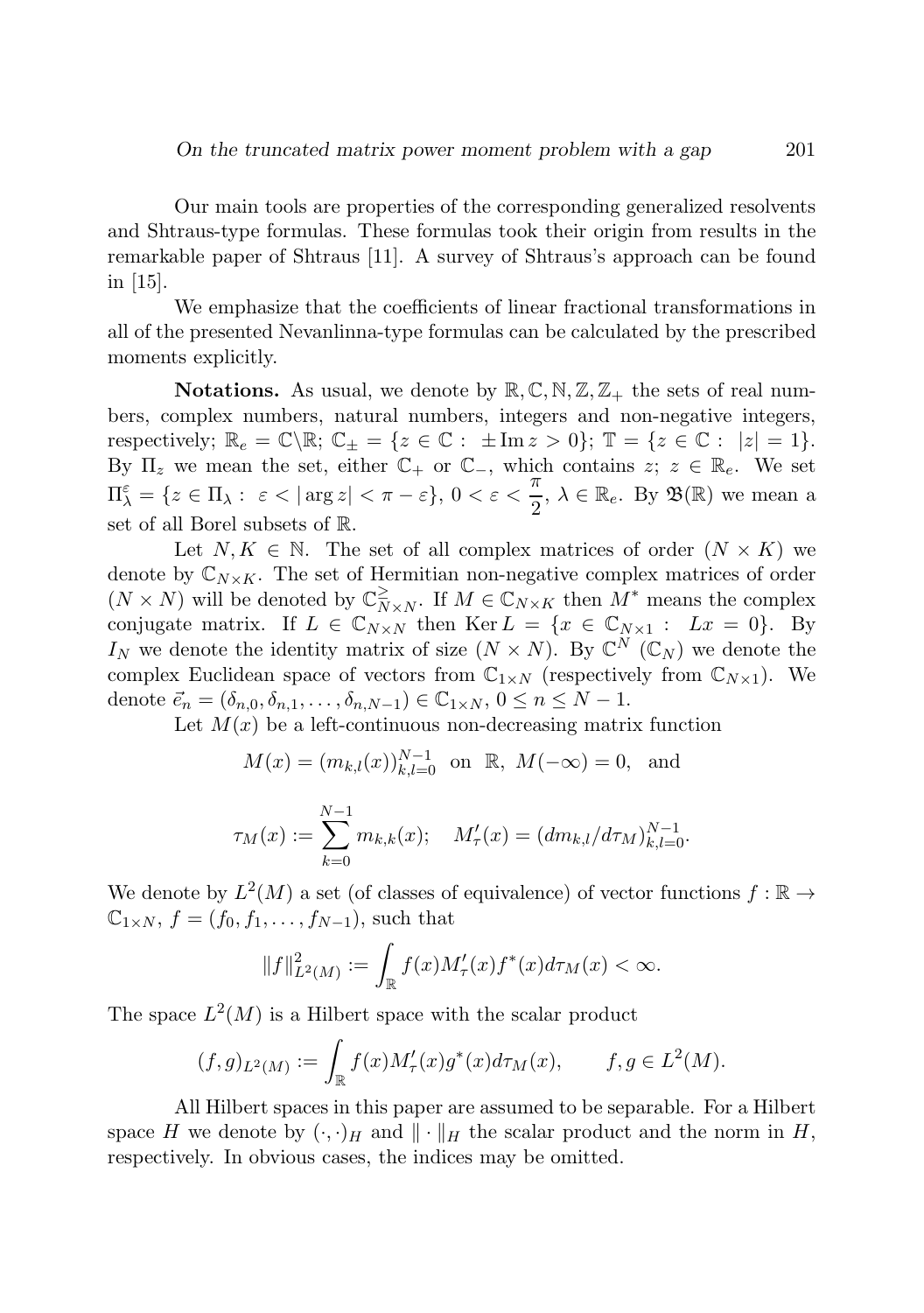For a linear operator A in H we denote by  $D(\mathcal{A})$  its domain, by  $R(\mathcal{A})$  its range, and by  $\mathcal{A}^*$  we denote its adjoint if it exists. If  $\mathcal{A}$  is bounded, then  $\|\mathcal{A}\|$ stands for its operator norm. For a set S in H, we denote by  $\text{Lin }S$  and span S the linear span and the closed linear span, in the norm of  $H$ , of  $S$ , respectively. For a set  $M \subseteq H$  we denote by M the closure of M with respect to the norm of H. By  $E_H$  we denote the identity operator in H, i.e.  $E_H x = x, x \in H$ . If  $H_1$  is a subspace of H, by  $P_{H_1} = P_{H_1}^H$  we denote the operator of the orthogonal projection on  $H_1$  in  $H$ .

By  $\mathcal{S}(D;N,N')$  we denote a class of all analytic in a domain  $D \subseteq \mathbb{C}$ operator-valued functions  $F(z)$ , which values are linear non-expanding operators mapping the whole N into  $N'$ , where N and N' are some Hilbert spaces.

Consider a closed symmetric operator  $A$  in a Hilbert space  $H$ . Denote  $\mathcal{M}_z = \mathcal{M}_z(A) = (A - zE_H)D(A), \, \mathcal{N}_z = \mathcal{N}_z(A) = H \ominus \mathcal{M}_z(A),$  where  $z \in \mathbb{C}.$ 

Choose and fix an arbitrary point  $\lambda_0 \in \mathbb{R}_e$ . Set  $U_{\lambda_0}(A) = (A - \overline{\lambda_0} E_H)(A \lambda_0 E_H$ <sup>-1</sup>. Define a linear operator  $X_{\lambda_0} = X_{\lambda_0}(A)$  in the following way:

(3) 
$$
D(X_{\lambda_0}) = P_{\mathcal{N}_{\lambda_0}(A)}^H(H \ominus \overline{D(A)}),
$$

(4) 
$$
X_{\lambda_0} P_{\mathcal{N}_{\lambda_0}(A)}^H h = P_{\mathcal{N}_{\overline{\lambda_0}}(A)}^H h, \qquad h \in H \ominus \overline{D(A)}.
$$

The operator  $X_{\lambda_0} = X_{\lambda_0}(A)$  is called *forbidden with respect to A*.

A function  $F(\lambda) \in \mathcal{S}(\Pi_{\lambda_0}; \mathcal{N}_{\lambda_0}(A), \mathcal{N}_{\overline{\lambda_0}}(A))$  is said to be  $\lambda_0$ -admissible (admissible) with respect to the operator A, if the validity of

(5) 
$$
\lim_{\lambda \in \Pi_{\lambda_0}^{\varepsilon}, \lambda \to \infty} F(\lambda) \psi = X_{\lambda_0} \psi,
$$

(6) 
$$
\lim_{\lambda \in \Pi_{\lambda_0}^{\varepsilon}, \lambda \to \infty} [|\lambda| (\|\psi\|_{H} - \|F(\lambda)\psi\|_{H})] < +\infty,
$$

for some  $\varepsilon: 0 < \varepsilon < \frac{\pi}{2}$  $\frac{\pi}{2}$ , implies  $\psi = 0$ .

A set of all operator-valued functions  $F(\lambda) \in \mathcal{S}(\Pi_{\lambda_0}; \mathcal{N}_{\lambda_0}(A), \mathcal{N}_{\overline{\lambda_0}}(A)),$ which are  $\lambda_0$ -admissible with respect to the operator A, we shall denote by

$$
\mathcal{S}_{a;\lambda_0}(\Pi_{\lambda_0};\mathcal{N}_{\lambda_0}(A),\mathcal{N}_{\overline{\lambda_0}}(A)) = \mathcal{S}_a(\Pi_{\lambda_0};\mathcal{N}_{\lambda_0}(A),\mathcal{N}_{\overline{\lambda_0}}(A)).
$$

For a closed isometric operator  $V$  in a Hilbert space  $H$  we denote:  $M_{\mathcal{C}}(V) = (E_H - \zeta V)D(V), N_{\mathcal{C}}(V) = H \ominus M_{\mathcal{C}}(V), \zeta \in \mathbb{C}; M_{\infty}(V) = R(V),$  $N_{\infty}(V) = H \ominus R(V).$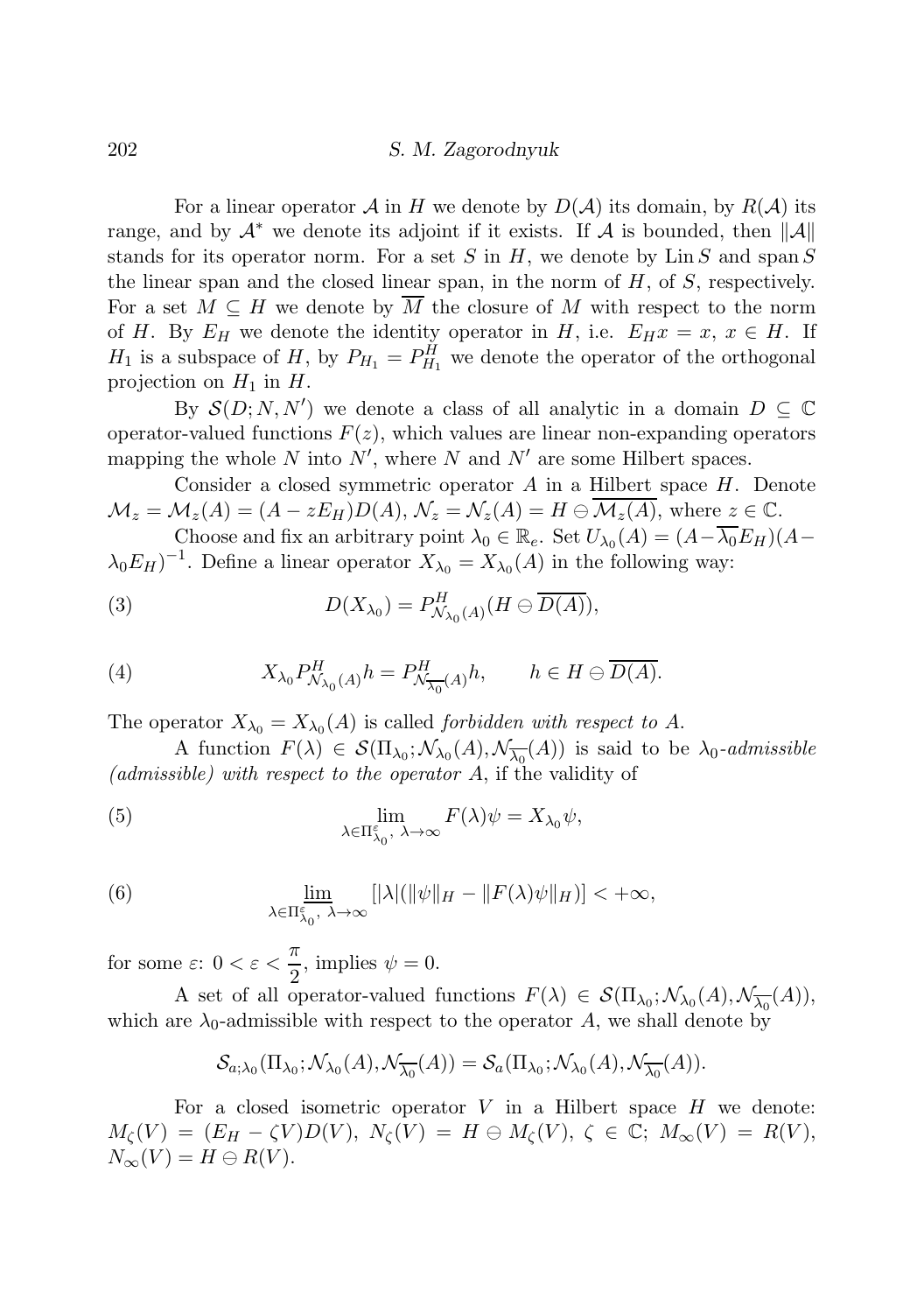2. The truncated matrix Hamburger moment problem with an odd number of moments. Consider the moment problem (1) with a prescribed sequence  $\{S_n\}_{n=0}^{2d}$  of Hermitian  $(N \times N)$  complex matrices,  $d, N \in \mathbb{N}$ . Set

(7) 
$$
\Gamma_d = (S_{i+j})_{i,j=0}^d, \qquad \widehat{\Gamma}_{d-1} = (S_{i+j+2})_{i,j=0}^{d-1}.
$$

The following conditions:

(8) 
$$
\Gamma_d \geq 0, \quad \text{Ker}\,\Gamma_{d-1} \subseteq \text{Ker}\,\widehat{\Gamma}_{d-1},
$$

are necessary and sufficient for the solvability of the moment problem (1), see Remark on page 286 in [12].

Suppose that conditions (8) are satisfied. Let  $\Gamma_d = (\gamma_{n,m}^d)_{n,m=0}^{dN+N-1}$ ,  $\gamma_{n,m} =$  $\gamma_{n,m}^d \in \mathbb{C}$ , be the usual representation of the block matrix  $\Gamma_d$ . Repeating a construction from  $[12, p. 281]$  we get a finite-dimensional Hilbert space H and a sequence  ${x_n}_{n=0}^{dN+N-1}$  in H, such that

(9) 
$$
(x_n, x_m)_H = \gamma_{n,m}, \qquad n, m = 0, 1, ..., dN + N - 1,
$$

and span ${x_n}_{n=0}^{dN+N-1} = H$ .

Set  $L_a = \text{Lin}\{x_n\}_{n=0}^{dN-1}$ , and consider the following linear operator A with the domain  $D(A) = L_a$ :

(10) 
$$
Ax = \sum_{k=0}^{dN-1} \alpha_k x_{k+N}, \qquad x \in L_a, \ x = \sum_{k=0}^{dN-1} \alpha_k x_k, \ \alpha_k \in \mathbb{C}.
$$

In particular, we have

$$
(11) \t\t Ax_k = x_{k+N}, \t 0 \le k \le dN - 1.
$$

In  $[12]$  it is checked that the operator A is well-defined and symmetric. Since it acts in a finite-dimensional space, it is closed and its defect numbers are equal. By Theorem 5 in [12] all solutions of the moment problem (1) have the following form:

(12) 
$$
M(\lambda) = (m_{k,j}(\lambda))_{k,j=0}^{N-1}, \quad m_{k,j}(\lambda) = (\mathbf{E}_{\lambda} x_k, x_j)_H,
$$

where  $\mathbf{E}_{\lambda}$  is a left-continuous spectral function of the operator A. Moreover, the correspondence between all left-continuous spectral functions of A and all solutions of the moment problem is one-to-one.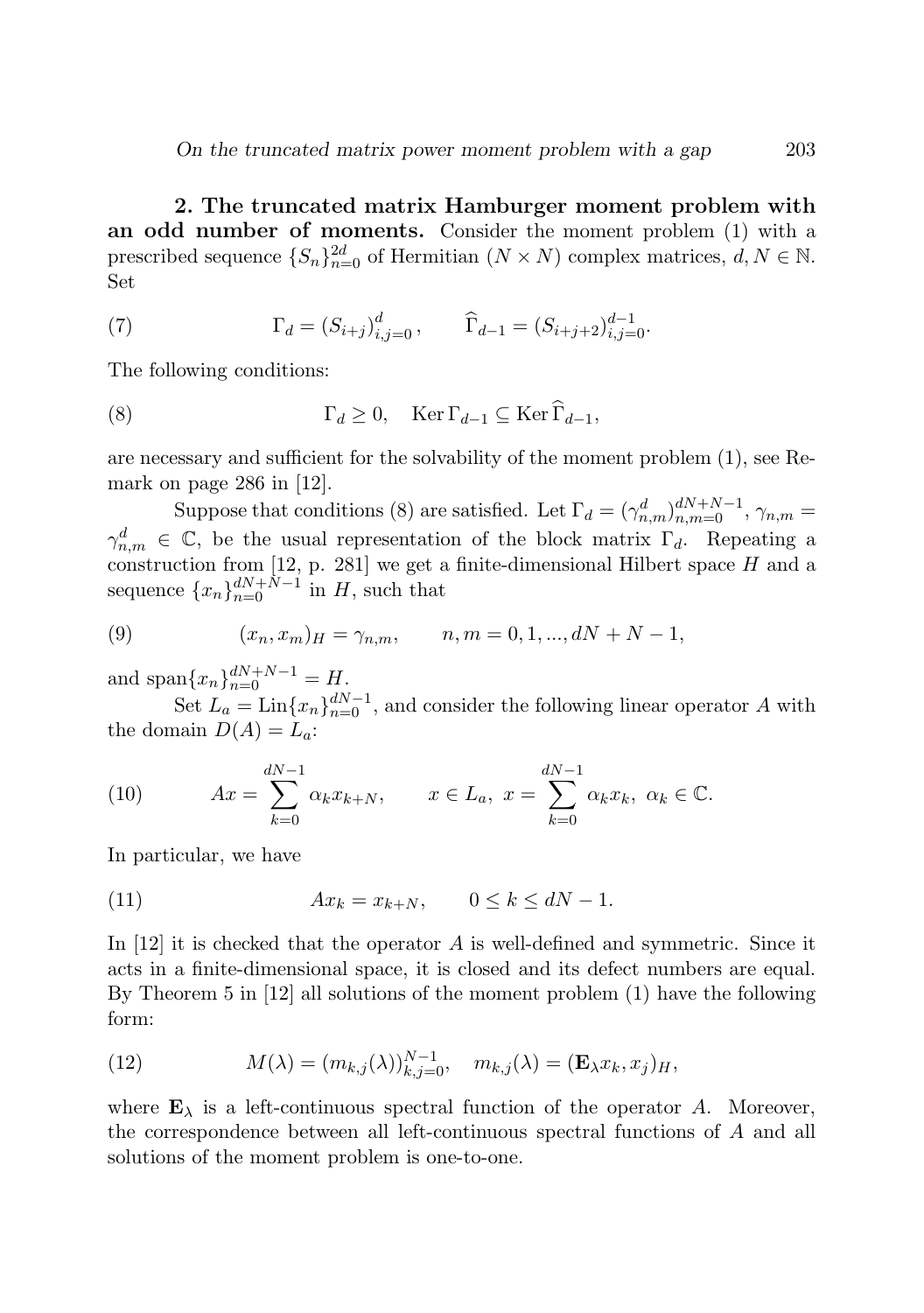Since there exists a one-to-one correspondence between all generalized resolvents of A and all left-continuous spectral functions:

$$
(\mathbf{R}_z f, g)_H = \int_{\mathbb{R}} \frac{1}{\lambda - z} d(\mathbf{E}_\lambda f, g)_H, \qquad f, g \in H, \ z \in \mathbb{R}_e,
$$

we conclude that all solutions of the moment problem (1) have the following form:

(13) 
$$
M(\lambda) = (m_{k,j}(\lambda))_{k,j=0}^{N-1}, \quad \int_{\mathbb{R}} \frac{1}{\lambda - z} dm_{k,j}(\lambda) = (\mathbf{R}_z x_k, x_j)_H, \quad z \in \mathbb{R}_e,
$$

where  $\mathbf{R}_z$  is a generalized resolvent of A. On the other hand, for an arbitrary generalized resolvent there corresponds by (13) a solution  $M(\lambda)$  of the moment problem (via the Stieltjes-Perron inversion formula). Moreover, for different generalized resolvents there correspond by (13) different solutions of the moment problem.

Let us apply the Gram-Schmidt orthogonalization procedure to the following sequence:

$$
x_0,x_1,\ldots,x_{dN-1},x_{dN},\ldots,x_{dN+N-1},
$$

removing the linear dependent elements if they appear. During the orthogonalization of the first  $dN$  elements  $({x_k}_{k=0}^{dN-1})$  we shall obtain  $\kappa$  orthonormal elements  $\mathfrak{A}_{\infty} := \{f_j\}_{j=0}^{\kappa-1}, 0 \leq \kappa \leq dN$ . The case  $\kappa = 0$  means that  $x_k = 0$ ,  $0 \leq k \leq dN-1$ , and  $\mathfrak{A}_{\infty} = \emptyset$ . By (9) we see that in this case holds  $S_0 = 0$ , and therefore  $M(x) \equiv 0$  and the moment problem is determinate. In this case all given moments  $S_n$  are zero matrices. Then by (9) it follows that all  $x_k$  are zero elements and  $H = \{0\}.$ 

Applying the orthogonalization to the rest of the elements  $({x_k}_{k= dN}^{dN+N-1})$ we shall obtain  $\kappa'$  orthonormal elements  $\mathfrak{A}'_{\infty} := \{f'_j\}_{j=0}^{\kappa'-1}, 0 \leq \kappa' \leq N$ . In the case  $\kappa' = 0$  we mean  $\mathfrak{A}'_{\infty} = \emptyset$ .

Notice that  $\mathfrak{A}_{\infty}(\mathfrak{A}'_{\infty})$  is an orthonormal basis in  $D(A)$  (respectively, in  $H \ominus D(A)$ , if it is non-empty.

Observe that the elements of  $\mathfrak{A}_{\infty}$  and  $\mathfrak{A}'_{\infty}$  are **linear combinations of**  $x_i$  with some coefficients, which can be explicitly calculated by (9). Similar features will be true for all orthogonalization procedures in this paper.

Theorem 1. Let the truncated matrix Hamburger moment problem (1) be given and conditions (8) be satisfied. Let the operator A in the Hilbert space H be constructed as in (10). The following conditions are equivalent:

- (A) The moment problem (1) is determinate;
- (B) The operator A is self-adjoint;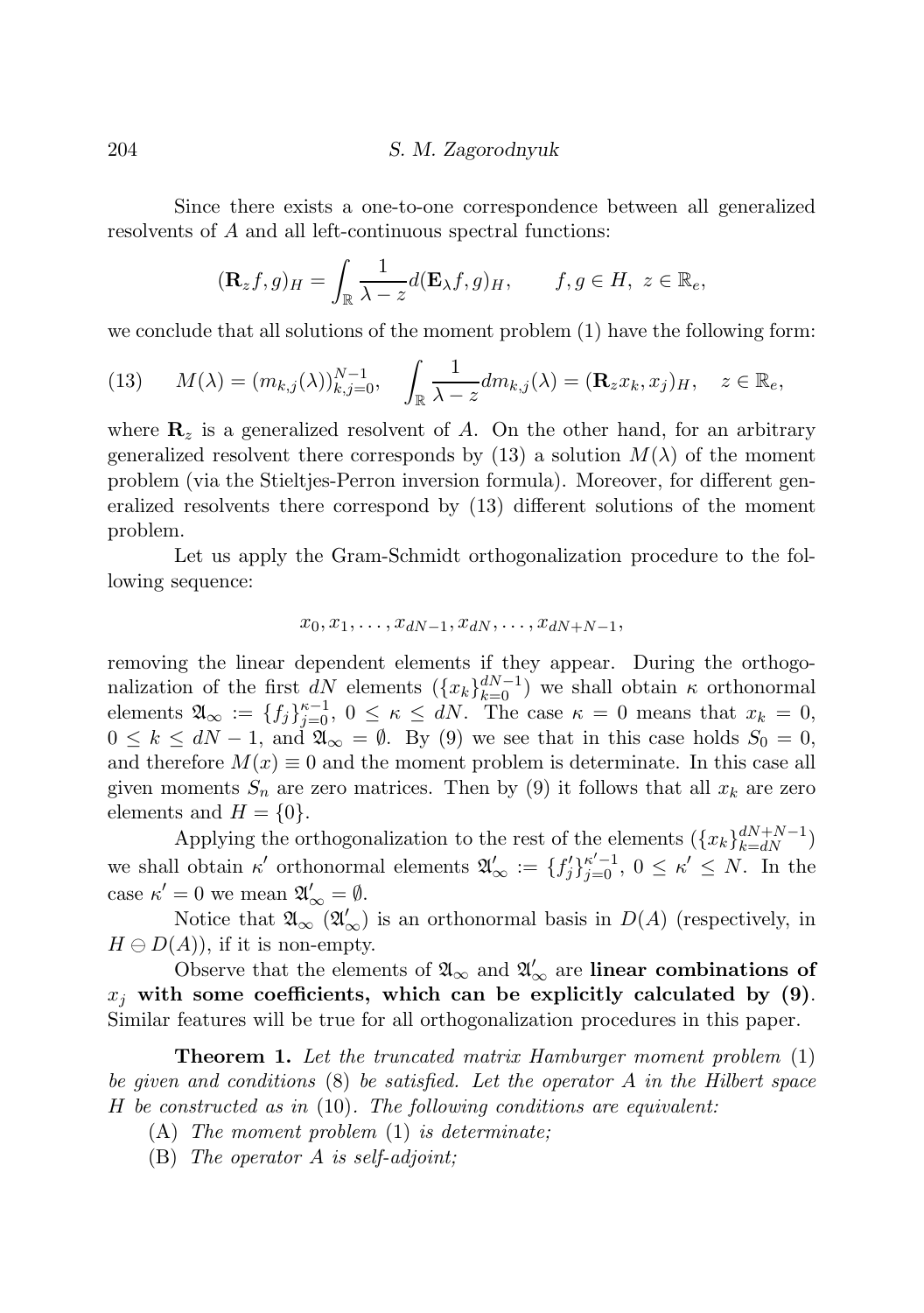(C)  $\mathfrak{A}'_{\infty} = \emptyset$ .

If the above conditions are satisfied then the unique solution of the moment problem (1) is given by the relation (12) where  $\mathbf{E}_{\lambda}$  is the orthogonal leftcontinuous spectral function of the self-adjoint operator A. This solution  $M(x) =$  $(m_{k,l}(x))_{k,l=0}^{N-1}$  is piecewise constant, i.e. each entry  $m_{k,l}(x)$  is a piecewise constant function.

P r o o f.  $(A) \Rightarrow (B)$ . Suppose to the contrary that the moment problem (1) is determinate and the operator A has non-zero defect numbers. We can choose non-zero elements  $u_1 \in N_i(A)$  and  $u_2 \in N_{-i}(A)$ ,  $||u_1||_H = ||u_2||_H = 1$ , and set

$$
F_1(\lambda) = 0
$$
,  $F_2(\lambda) = \frac{1}{2}(\cdot, u_1)_{H} u_2$ ,  $\lambda \in \mathbb{C}_+$ .

The operator-valued functions  $F_1(\lambda)$  and  $F_2(\lambda)$  generate by Theorem 7 in [12] different solutions of the moment problem (1). We obtained a contradiction.  $(B) \Rightarrow (A)$ . The self-adjoint operator A has a unique (left-continuous) spectral function, therefore by (12) we conclude that the moment problem is determinate.  $(B) \Rightarrow (C)$ . Since A is self-adjoint and it acts in a finite-dimensional space, then  $D(A) = H$ . Then  $\mathfrak{A}'_{\infty} = \emptyset$ .

 $(C) \Rightarrow (B)$ . If  $\mathfrak{A}'_{\infty} = \emptyset$ , then  $D(A) = H$ . Therefore A is self-adjoint.  $□$ 

**Example 1.** Consider the moment problem (1) with  $d = 1$ ,  $N = 2$ , and the following moments:

$$
S_0 = \begin{pmatrix} \frac{1}{3} & 0 \\ 0 & 1 \end{pmatrix}, \quad S_1 = \begin{pmatrix} \frac{1}{2} & 0 \\ 0 & 1 \end{pmatrix}, \quad S_2 = \begin{pmatrix} 1 & 0 \\ 0 & 1 \end{pmatrix}.
$$

Conditions  $(8)$  are verified directly. Consider a Hilbert space H and a sequence  ${x_n}_{n=0}^3$  in H such that relation (9) holds and  $\text{Lin}\{x_n\}_{n=0}^3 = H$ . Let us apply the Gram-Schmidt orthogonalization procedure to the following sequence:

$$
x_0, x_1, x_2, x_3,
$$

removing the linear dependent elements if they appear.

Step 1) Calculate

$$
||x_0||_H^2 = (x_0, x_0)_H = \gamma_{0,0} = \frac{1}{3}.
$$

Then  $f_0 := \sqrt{3}x_0$ .

Step 2) Calculate

$$
h := x_1 - (x_1, f_0) \cdot H_0 = x_1 - 3\gamma_{1,0} x_0 = x_1;
$$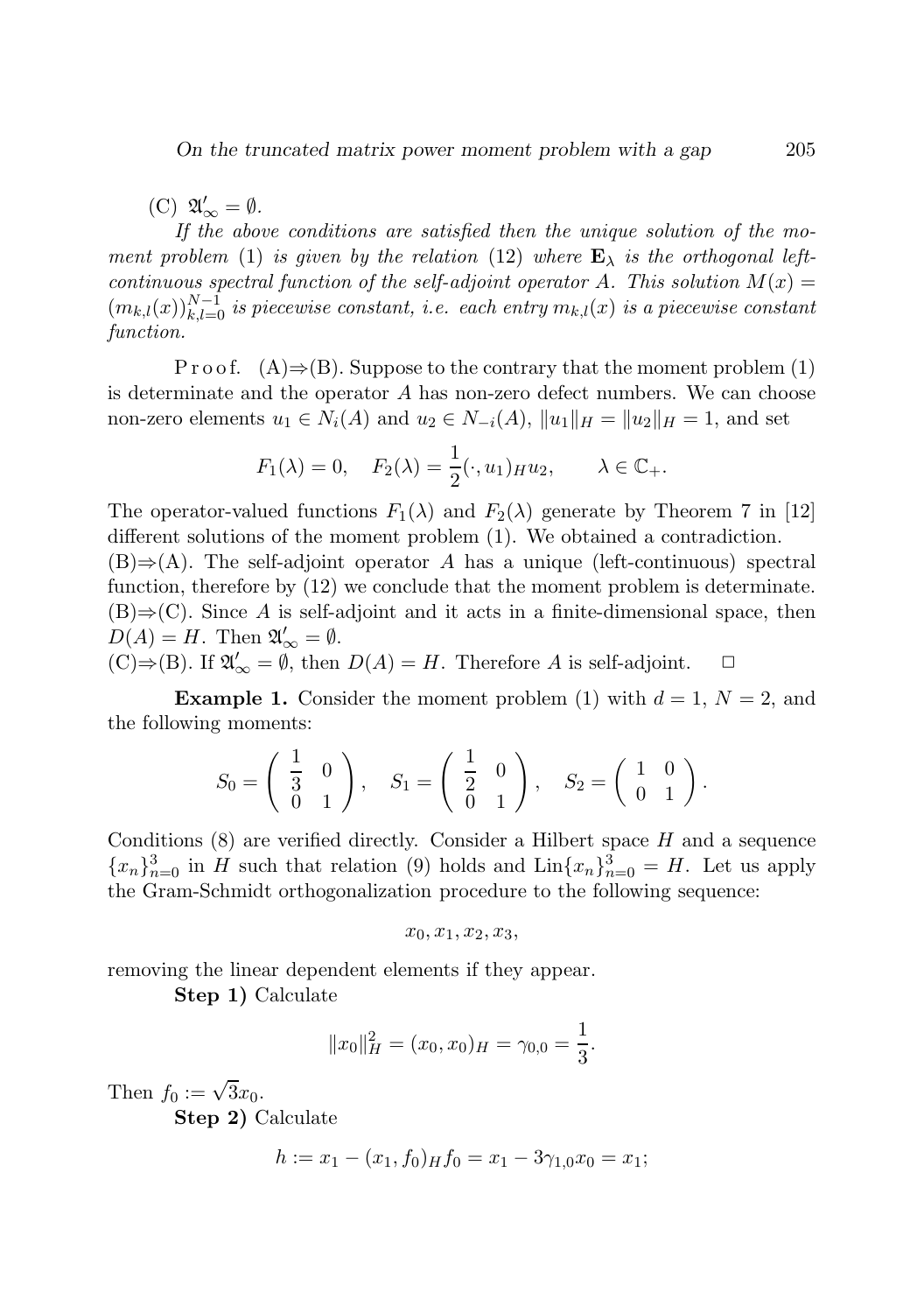$$
||h||_H^2 = (x_1, x_1)_H = \gamma_{1,1} = 1.
$$

Then

$$
f_1 = \frac{h}{\|h\|_H} = x_1.
$$

We get  $\mathfrak{A}_{\infty} = \{f_0, f_1\}, \kappa = 2.$ Step 3) Calculate

$$
\widehat{h} := x_2 - (x_2, f_0) \cdot h f_0 - (x_2, f_1) \cdot h f_1 = x_2 - \frac{3}{2} x_0;
$$

$$
\|\widehat{h}\|_{H}^{2} = \left(x_2 - \frac{3}{2}x_0, x_2 - \frac{3}{2}x_0\right)_{H} = \frac{1}{4}.
$$

Then

$$
f_0' = \frac{\widehat{h}}{\|\widehat{h}\|_H} = 2x_2 - 3x_0.
$$

Step 4) Calculate

$$
\widetilde{h} := x_3 - (x_3, f_0) \underset{H}{H} f_0 - (x_3, f_1) \underset{H}{H} f_1 - (x_3, f'_0) \underset{H}{H} f'_0 = x_3 - x_1;
$$
\n
$$
\|\widetilde{h}\|_H^2 = (x_3 - x_1, x_3 - x_1) \underset{H}{H} = 0.
$$

Thus,  $x_3 \in \text{Lin}\lbrace f_0, f_1, f'_0 \rbrace$ . Consequently, we get  $\mathfrak{A}'_{\infty} = \lbrace f'_0 \rbrace$ ,  $\kappa' = 1$ .

By Theorem 1 we obtain that the moment problem is indeterminate.

Consider the indeterminate moment problem (1) with a prescribed sequence  ${S_n}_{n=0}^{2d}$  of Hermitian  $(N \times N)$  complex matrices,  $d, N \in \mathbb{N}$ . Our aim is to derive a Nevanlinna-type parameterization for this moment problem. A general idea of this derivation is similar to the idea used in our paper [14] for the full matrix Hamburger moment problem. We shall need some auxiliary results for the generalized resolvents, as well.

Set

$$
y_k := (A - iE_H)x_k = x_{k+N} - ix_k, \qquad k = 0, 1, ..., dN - 1;
$$
  

$$
H^- := (A - iE_H)D(A) = \text{Lin}\{y_k\}_{k=0}^{dN-1}, \qquad H^+ := (A + iE_H)D(A).
$$

Let us apply the Gram-Schmidt orthogonalization procedure to the following sequence:

(14) 
$$
y_0, y_1, \ldots, y_{dN-1}, x_0, x_1, \ldots, x_{N-1},
$$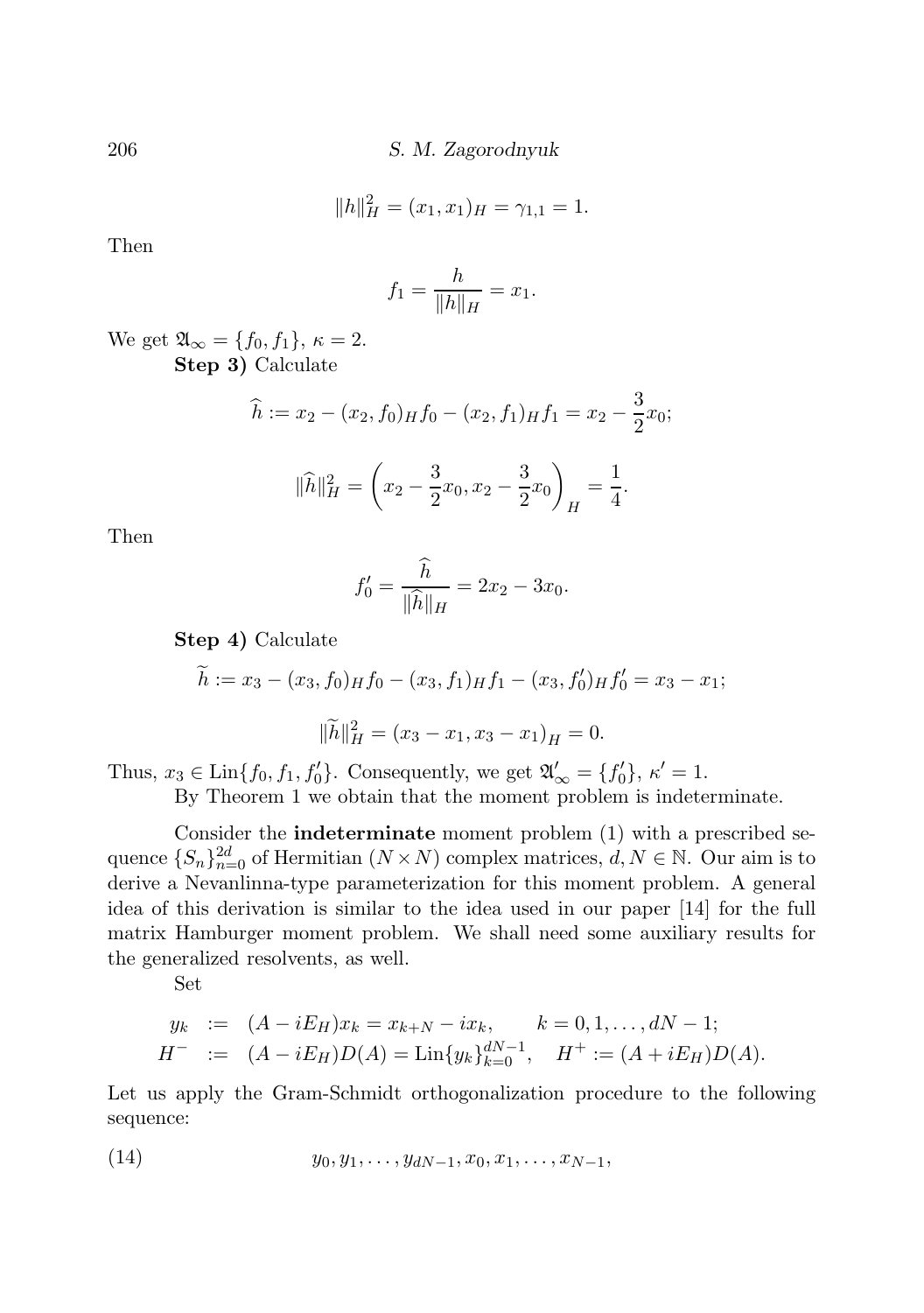removing the linear dependent elements if they appear. Observe that the linear span of the above elements coincide with  $H$ , as it follows from the formula (81) in [12, p. 284].

During the orthogonalization of the first  $dN$  elements  $({y_k}_{k=0}^{dN-1})$  we shall obtain  $\tau$  orthonormal elements  $\mathfrak{A} := \{u_j\}_{j=0}^{\tau-1}, 1 \leq \tau \leq dN$ . In fact, if we would have  $y_k = 0, 0 \le k \le dN - 1$ , then  $H^- = \{0\}$  and  $D(A) = \{0\}$ . Then  $x_0 = x_1 = \cdots = x_{N-1} = 0$ , and by (9) we get  $S_0 = 0$ . Then  $M(x) \equiv 0$ , and the moment problem is determinate, what contradicts to our assumptions. Thus, at least one orthonormal element will be constructed during the orthogonalization.

Applying the orthogonalization to the rest of the elements  $({x_k}_{k=0}^{N-1})$ we shall obtain  $\delta$  orthonormal elements  $\mathfrak{A}' := \{u'_j\}_{j=0}^{\delta-1}, 1 \leq \delta \leq N$ . If we would not obtain new elements during this orthogonalization, then  $H^- = H$ , and the operator A would be self-adjoint. By Theorem 1 we would obtain that the moment problem is determinate and we would obtain a contradiction.

Observe that  $\mathfrak{A}$  ( $\mathfrak{A}'$ ) is an orthonormal basis in  $H^-$  (respectively, in  $H \ominus$  $H^-$ ). Consider the Cayley transformation of A:

$$
V := (A + iE_H)(A - iE_H)^{-1}.
$$

Set

$$
v_k = Vu_k, \qquad k=0,1,\ldots,\tau-1.
$$

Notice that  $\mathfrak{A}_v := \{v_k\}_{k=0}^{\tau-1}$  is an orthonormal basis in  $H^+$ .

Let us apply the Gram-Schmidt orthogonalization procedure to the following sequence:

$$
v_0, v_1, \ldots, v_{\tau-1}, x_0, x_1, \ldots, x_{N-1},
$$

removing the linear dependent elements if they appear. Notice that the linear span of the above elements coincide with  $H$ , as it follows from the formula (81) in [12, p. 284].

Observe that the first  $\tau$  elements are already orthonormal. Applying the orthogonalization to the rest of the elements  $({x_k}_{k=0}^{N-1})$  we shall obtain  $\delta$ orthonormal elements  $\mathfrak{A}'_v := \{v'_k\}_{k=0}^{\delta-1}$ . Notice that  $\mathfrak{A}'_v$  is an orthonormal basis in  $H \ominus H^+$ .

We shall need the following Shtraus-type description of the generalized resolvents of a symmetric operator. Also, we think that this description has some interest in general, since it uses bounded operators and allows to calculate the matrix of the generalized resolvent in an orthonormal basis.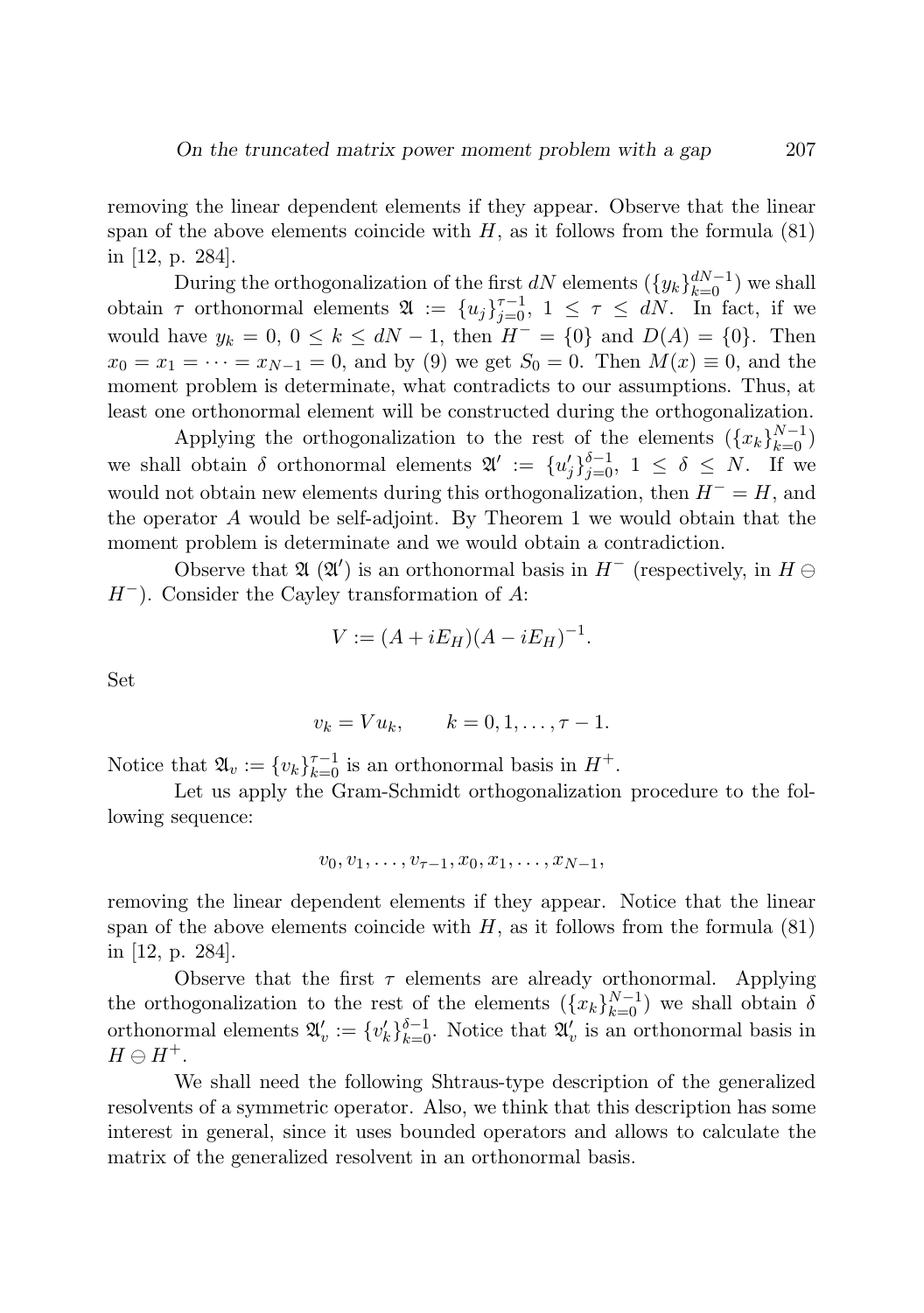Proposition 1. Let A be a closed symmetric operator in a Hilbert space H, and  $z \in \mathbb{R}_e$  be an arbitrary point. An arbitrary generalized resolvent  $\mathbf{R}_{s:\lambda}$  of the operator A has the following form:

$$
\mathbf{R}_{s;\lambda}(A) = \frac{z - \overline{z}}{(\lambda - \overline{z})(\lambda - z)} \left( \left[ E_H - \frac{\lambda - z}{\lambda - \overline{z}} \left( U_z(A) \oplus F(\lambda) \right) \right]^{-1} - \frac{\lambda - \overline{z}}{z - \overline{z}} E_H \right),\tag{15}
$$
\n
$$
\lambda \in \Pi_z \setminus \{ z \},
$$

where  $F(\lambda)$  is a function from  $S_{a;z}(\Pi_z; \mathcal{N}_z(A), \mathcal{N}_z(A))$ . Conversely, an arbitrary function  $F(\lambda) \in \mathcal{S}_{a,z}(\Pi_z; \mathcal{N}_z(A), \mathcal{N}_{\overline{z}}(A))$  defines by relation (15) a generalized resolvent  $\mathbf{R}_{s:\lambda}$  of the operator A. Moreover, for different functions from  $\mathcal{S}_{a,z}(\Pi_z;\mathcal{N}_z(A),\mathcal{N}_{\overline{z}}(A))$  there correspond different generalized resolvents of the operator A.

P r o o f. By Theorem 2.9 in [15, p. 199] the following relation:

(16) 
$$
\mathbf{R}_{u;\frac{\lambda-z}{\lambda-\overline{z}}}(U_z) = \frac{\lambda-\overline{z}}{z-\overline{z}}E_H + \frac{(\lambda-\overline{z})(\lambda-z)}{z-\overline{z}}\mathbf{R}_{s;\lambda}(A), \qquad \lambda \in \mathbb{R}_e\backslash\{z,\overline{z}\},
$$

establishes a one-to-one correspondence between all generalized resolvents  $\mathbf{R}_{s:\lambda}(A)$  of the operator A and those generalized resolvents  $\mathbf{R}_{u:\zeta}(U_z)$  of the closed isometric operator  $U_z$  which are generated by extensions of  $U_z$  without non-zero fixed points. Let restrict relation (16) to  $\lambda \in \Pi_z \backslash \{z\}$ , and express the generalized resolvent  $\mathbf{R}_{s:\lambda}(A)$ :

(17) 
$$
\mathbf{R}_{s;\lambda}(A) = \frac{z-\overline{z}}{(\lambda-\overline{z})(\lambda-z)} \left( \mathbf{R}_{u;\frac{\lambda-z}{\lambda-\overline{z}}}(U_z) - \frac{\lambda-\overline{z}}{z-\overline{z}} E_H \right), \quad \lambda \in \Pi_z \setminus \{z\}.
$$

Let  $F(\lambda) \in \mathcal{S}_{a,z}(\Pi_z; \mathcal{N}_z(A), \mathcal{N}_{\overline{z}}(A))$  be the parameter in the Shtraus formula for the generalized resolvents (see, e.g. [15, Theorem 3.34]) corresponding to  $\mathbf{R}_{s,\lambda}(A)$ . Let  $\Phi_{\zeta}$  be the parameter in Chumakin's formula for the generalized resolvents (see, e.g. [15, Theorem 2.7]), corresponding to  $\mathbf{R}_{u,c}(U_z)$ . These parameters are related by the following formula (see considerations after the proof of Proposition 4.20 and the formula (4.87) in [15, pp. 280-281]):

(18) 
$$
F(\lambda) = \Phi_{\frac{\lambda - z}{\lambda - \overline{z}}}, \quad \lambda \in \Pi_z.
$$

By the substitution of the expression for  $\mathbf{R}_{u}$  (U<sub>z</sub>) from Chumakin's formula into relation (17) and using (18) we obtain relation (15).  $\Box$ 

Let us return to the investigation of the moment problem. The following relation holds:

$$
(\mathbf{R}_z(A)x_k,x_j)_H = \frac{1}{z^2+1} \left( (\mathbf{R}_z(A)y_k,y_j)_H - \gamma_{k+N,j} - z\gamma_{k,j} \right),
$$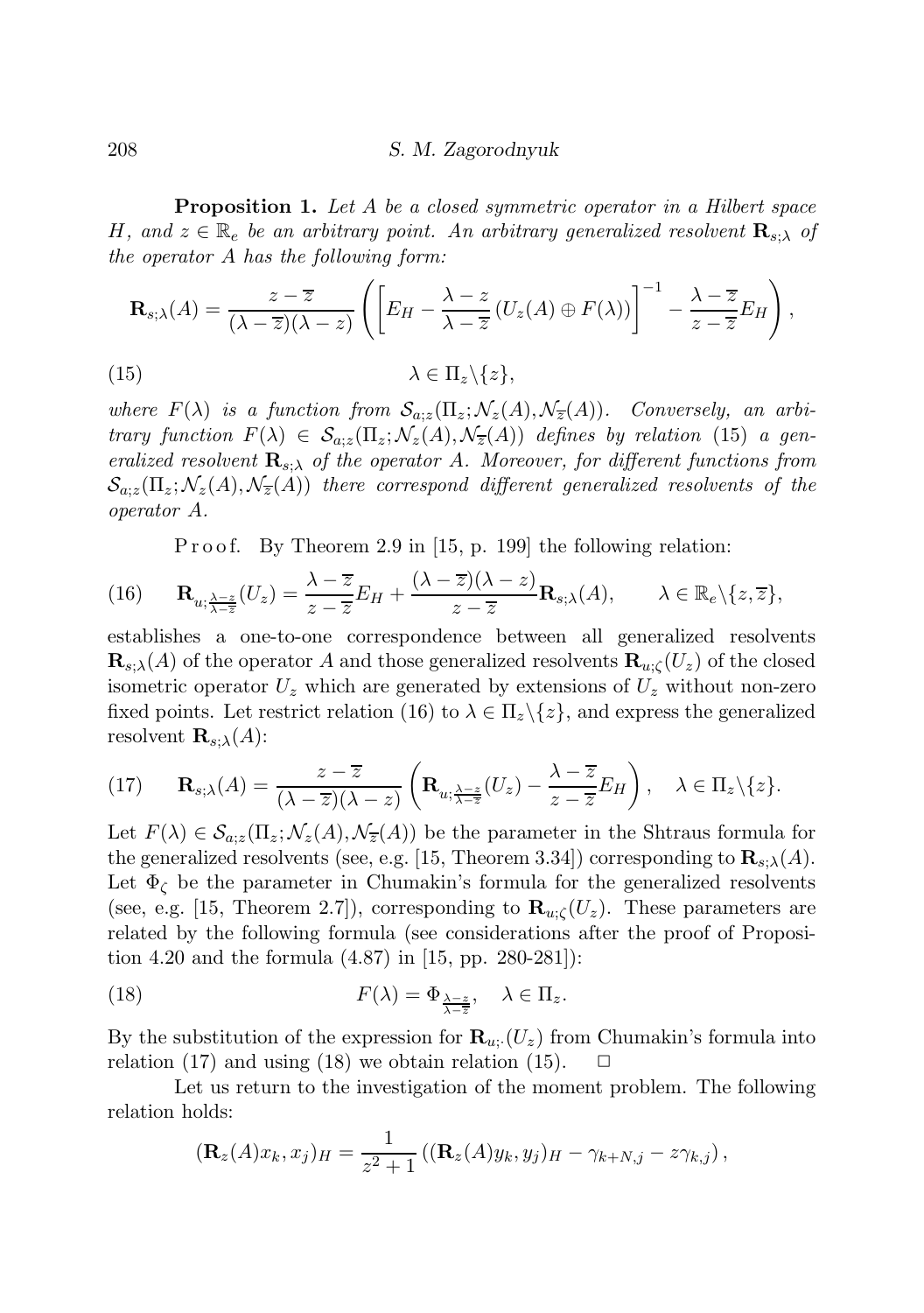*On the truncated matrix power moment problem with a gap* 209

(19) 
$$
z \in \mathbb{C}_+ \backslash \{i\}, \ 0 \le k, j \le N - 1.
$$

This can be proved by the same arguments as a similar property (28) in [14, pp. 393–394].

Using (13), (19), and relation (15) with  $z = i$ , we obtain that all solutions of the moment problem (1) have the following form:

$$
M(\lambda) = (m_{k,j}(\lambda))_{k,j=0}^{N-1},
$$

$$
(20) \quad \int_{\mathbb{R}} \frac{1}{\lambda - z} dm_{k,j}(\lambda)
$$
  
= 
$$
\frac{2i}{(z^2 + 1)^2} \left\{ \left( \left[ E_H - \frac{z - i}{z + i} (U_i(A) \oplus F(z)) \right]^{-1} y_k, y_j \right)_H + \psi_{j,k}(z) \right\},
$$
  

$$
z \in \mathbb{C}_+ \setminus \{i\},
$$

where  $F(z)$  is a function from  $\mathcal{S}_{a;i}(\mathbb{C}_+;\mathcal{N}_i(A),\mathcal{N}_{-i}(A)),$  and

$$
\psi_{j,k}(z) := -\frac{(z+i)}{2i} \left( \gamma_{k+N,j+N} + (z-i) \gamma_{k+N,j} + (z^2 - iz + 1) \gamma_{k,j} \right),
$$

(21) 
$$
0 \le k, j \le N-1, z \in \mathbb{C}.
$$

Conversely, an arbitrary function  $F(z) \in \mathcal{S}_{a,i}(\mathbb{C}_+;\mathcal{N}_i(A),\mathcal{N}_{-i}(A))$  defines by relation (20) a solution  $M(x)$  of the moment problem (1). Moreover, for different functions from  $\mathcal{S}_{a;i}(\mathbb{C}_+;\mathcal{N}_i(A),\mathcal{N}_{-i}(A))$  there correspond different solutions of the moment problem (1).

**Definition 1.** Choose an arbitrary  $a \in \mathbb{N}$  and  $X \in \mathbb{C}_{a \times a}$ . By  $S(\mathbb{C}_{+}; \mathbb{C}_{a \times a})$ ; X) we denote a set of all  $\mathbb{C}_{a \times a}$ -valued analytic functions  $G(z)$  in  $\mathbb{C}_+$ , such that

$$
G^*(z)G(z)\leq I_a, \qquad \forall z\in \mathbb{C}_+,
$$

and from the validity of the following relations:

$$
\lim_{\lambda \in \Pi_i^{\varepsilon}, \ \lambda \to \infty} G(\lambda) \vec{\xi} = X \vec{\xi},
$$

$$
\varliminf_{\lambda\in\Pi_i^\varepsilon,\ \lambda\to\infty}\Big[|\lambda|(\|\vec{\xi}\|_{{\mathbb C}_a}-\|G(\lambda)\vec{\xi}\|_{{\mathbb C}_a})\Big]<+\infty,
$$

for some  $\varepsilon: 0 < \varepsilon < \frac{\pi}{2}$  $\frac{\pi}{2}$ , and an element  $\vec{\xi} \in \mathbb{C}_a$ , it follows  $\vec{\xi} = 0$ .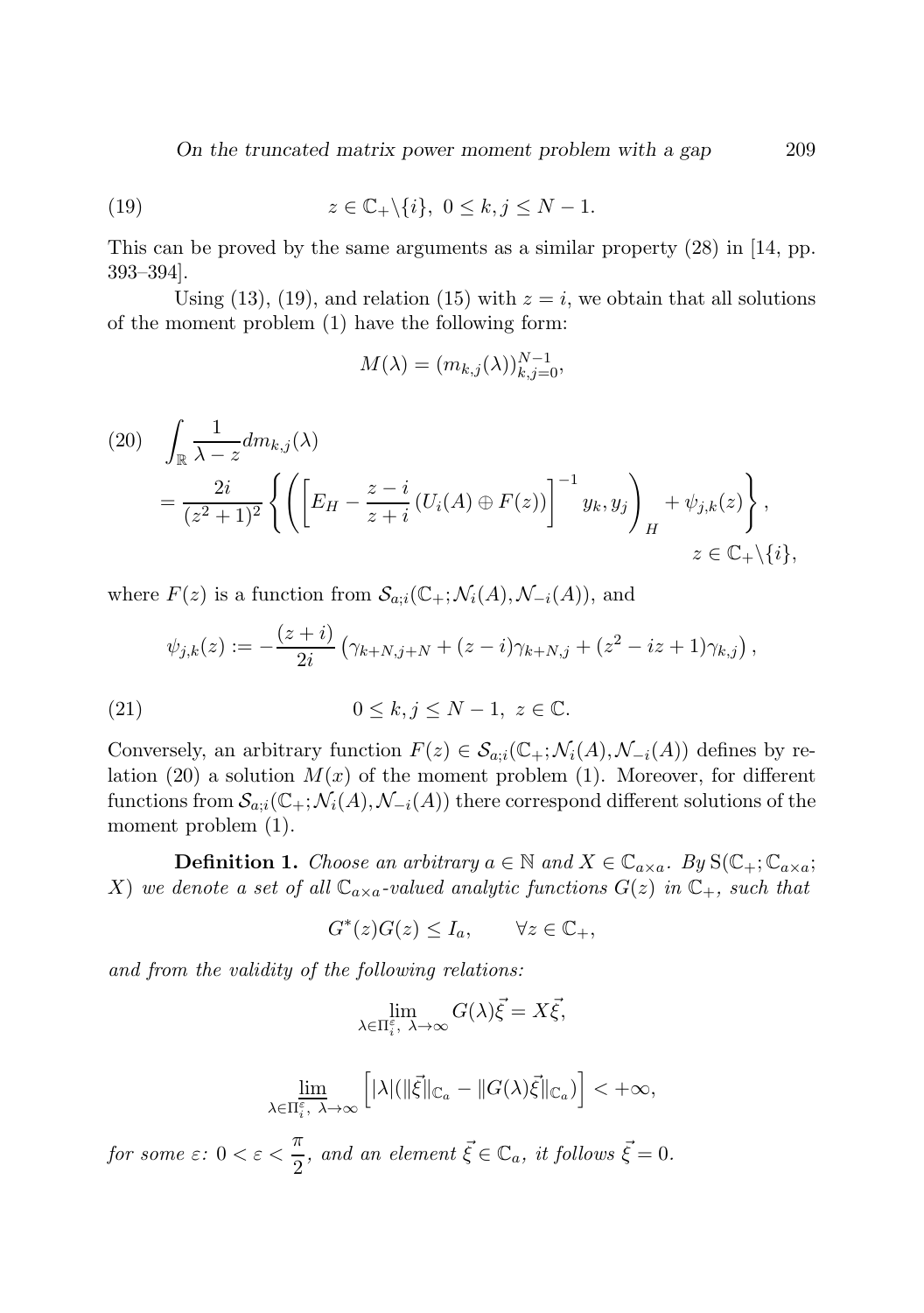Consider the operator  $X_i = X_i(A)$  forbidden with respect to A (see the corresponding definition in Notations). Denote by  $\tilde{X}_i$  the matrix of  $X_i$  with respect to the bases  $\mathfrak{A}', \mathfrak{A}'_v$ . In order to construct  $\widetilde{X}_i$  by the given moments explicitly, we shall need the following proposition.

**Proposition 2.** Let A be a closed symmetric operator in a Hilbert space H. Let

(22) 
$$
S_{\infty;\lambda} = P_{\mathcal{N}_{\lambda}(A)}^H|_{H \ominus \overline{D(A)}}, \qquad \lambda \in \mathbb{R}_e.
$$

The operator  $S_{\infty,\lambda}$  is invertible, for all  $\lambda \in \mathbb{R}_e$ , and

(23) 
$$
X_{\lambda}(A) = S_{\infty, \overline{\lambda}} S_{\infty, \lambda}^{-1}, \qquad \lambda \in \mathbb{R}_{e},
$$

where  $X_{\lambda}(A)$  is the forbidden operator with respect to A. If  $H$  is finite-dimensional, then the following relations hold:

(24) 
$$
D(S_{\infty;\lambda}^{-1}) = D(X_{\lambda}(A)) = \mathcal{N}_{\lambda}(A), \qquad \lambda \in \mathbb{R}_{e}.
$$

P r o o f. Suppose to the contrary that there exists an element  $h \in$  $H \ominus \overline{D(A)}$ ,  $h \neq 0$ , such that  $S_{\infty;\lambda}h = P_{\mathcal{N}_{\lambda}(A)}^{H}h = 0$ ;  $\lambda \in \mathbb{R}_{e}$ . Then

$$
h = P_{\mathcal{N}_{\lambda}(A)}^H h + P_{\mathcal{M}_{\lambda}(A)}^H h = P_{\mathcal{M}_{\lambda}(A)}^H h \in \mathcal{M}_{\lambda}(A),
$$

and therefore  $h \in (H \ominus \overline{D(A)}) \cap \mathcal{M}_{\lambda}(A) = \{0\}$ , as it follows from Corollary 3.5 in [15, p. 205]. We obtained a contradiction, and therefore  $S_{\infty;\lambda}$  is invertible.

By  $(3)$ ,  $(4)$  we get

(25) 
$$
D(X_{\lambda}(A)) = S_{\infty;\lambda}(H \ominus \overline{D(A)}) = R(S_{\infty;\lambda});
$$

$$
X_{\lambda}(A)S_{\infty;\lambda}h = S_{\infty;\overline{\lambda}}h, \qquad \lambda \in \mathbb{R}_e, \ h \in H \ominus \overline{D(A)}.
$$

Then

$$
X_{\lambda}(A)y = S_{\infty; \overline{\lambda}} S_{\infty; \lambda}^{-1} y, \qquad \lambda \in \mathbb{R}_{e}, \ y \in R(S_{\infty; \lambda}).
$$

Taking into account relation (25) we obtain (23).

Consider the case of a finite-dimensional  $H$ . Let  $g$  be an arbitrary element of  $\mathcal{N}_{\lambda}(A)$  such that  $g \perp R(S_{\infty,\lambda}); \lambda \in \mathbb{R}_e$ . Then

$$
0 = (g, P_{\mathcal{N}_{\lambda}(A)}^H h)_H = (g, h)_H, \qquad \forall h \in H \ominus D(A).
$$

Then  $g \in D(A)$ . By Corollary 3.2 in [15, p. 204] we get  $g = 0$ . Therefore  $\mathcal{N}_{\lambda}(A) \ominus R(S_{\infty,\lambda}) = \{0\}$ , and taking into account relation (25) we get (24).  $\Box$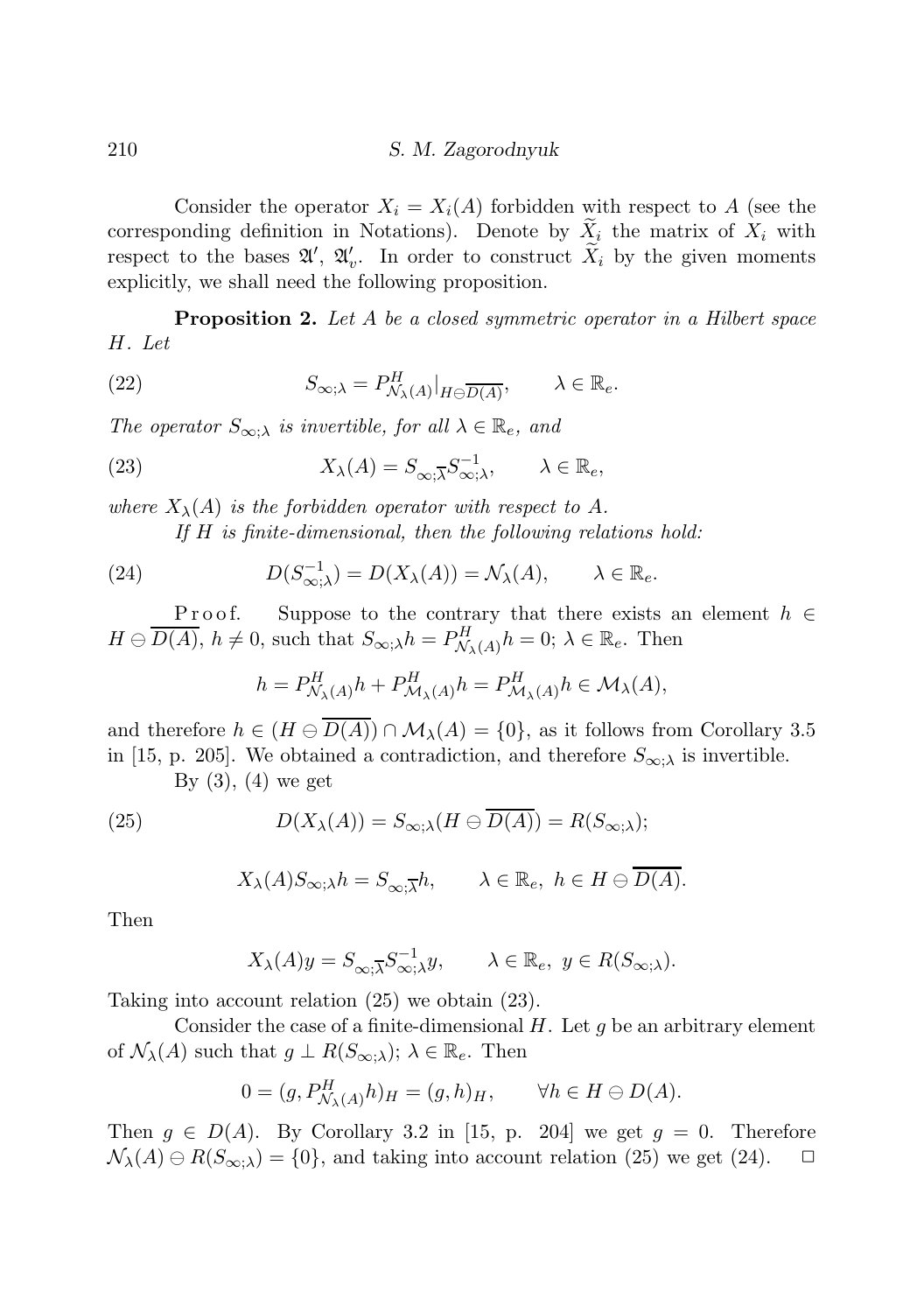# *On the truncated matrix power moment problem with a gap* 211

Return to the investigation of the moment problem. Since we assumed that the moment problem is indeterminate, by Theorem 1 we get  $\mathfrak{A}'_{\infty} \neq \emptyset$ .

Denote by  $\mathcal{M}_{S_{\infty;i}}(\mathcal{M}_{S_{\infty;-i}})$  the matrix of the operator  $S_{\infty;i}$   $(S_{\infty;-i})$  with respect to the bases  $\mathfrak{A}', \mathfrak{A}'_{\infty}$  (respectively with respect to the bases  $\mathfrak{A}'_v, \mathfrak{A}'_{\infty}$ ):

(26) 
$$
\mathcal{M}_{S_{\infty;i}} = ((S_{\infty;i}f'_k, u'_l)_H)_{0 \le l \le \delta - 1, 0 \le k \le \kappa' - 1} = ((f'_k, u'_l)_H)_{0 \le l \le \delta - 1, 0 \le k \le \kappa' - 1},
$$

(27) 
$$
\mathcal{M}_{S_{\infty;-i}} = ((S_{\infty;-i}f'_k, v'_l)_H)_{0 \le l \le \delta - 1, 0 \le k \le \kappa' - 1} = ((f'_k, v'_l)_H)_{0 \le l \le \delta - 1, 0 \le k \le \kappa' - 1}.
$$

Then

(28) 
$$
\widetilde{X}_i = \mathcal{M}_{S_{\infty; -i}} \mathcal{M}_{S_{\infty; i}}^{-1}.
$$

Consider a transformation T which for an arbitrary function  $F(z) \in$  $\mathcal{S}_{a;i}(\mathbb{C}_+;\mathcal{N}_i(A),\mathcal{N}_{-i}(A))$  put into correspondence the following  $\mathbb{C}_{\delta\times\delta}$ -valued function  $\mathbf{F}(z)$ :

(29) 
$$
\mathbf{F}(z) = \mathbf{T}F = ((F(z)u'_j, v'_k)_H)_{0 \le k, j \le \delta - 1}, \qquad z \in \mathbb{C}_+.
$$

It is readily checked that the transformation  $T$  is bijective, and it maps  $\mathcal{S}_{a;i}(\mathbb{C}_+;\mathcal{N}_i(A),\mathcal{N}_{-i}(A))$  on the whole  $S(\mathbb{C}_+;\mathbb{C}_{\delta\times\delta};\widetilde{X}_i)$ .

Denote by  $\mathcal{M}_{1,z}(F)$  the matrix of the operator  $E_H - \frac{z-i}{z+i}$  $\frac{\tilde{z}-\tilde{z}}{z+i}(U_i(A)\oplus F(z))$ with respect to the basis  $\mathfrak{A} \cup \mathfrak{A}'$ ;  $z \in \mathbb{C}_+$ ,  $F \in \mathcal{S}_{a;i}(\mathbb{C}_+; \mathcal{N}_i(A), \mathcal{N}_{-i}(A))$ . Then

$$
\mathcal{M}_{1;z}(F) = \begin{pmatrix} A_{0;z} & B_{0;z}(F) \\ C_{0;z} & D_{0;z}(F) \end{pmatrix},
$$

where

$$
A_{0;z} = \left( \left( \left( E_H - \frac{z - i}{z + i} \left( U_i(A) \oplus F(z) \right) \right) u_k, u_j \right)_{H} \right)_{j,k=0}^{\tau - 1}
$$

(30) 
$$
= I_{\tau} - \left(\frac{z-i}{z+i}\right) ((v_k, u_j)_{H})_{j,k=0}^{\tau-1};
$$

$$
B_{0,z}(F) = \left( \left( \left( E_H - \frac{z-i}{z+i} \left( U_i(A) \oplus F(z) \right) \right) u'_k, u_j \right)_H \right)_{0 \le j \le \tau-1, 0 \le k \le \delta-1}
$$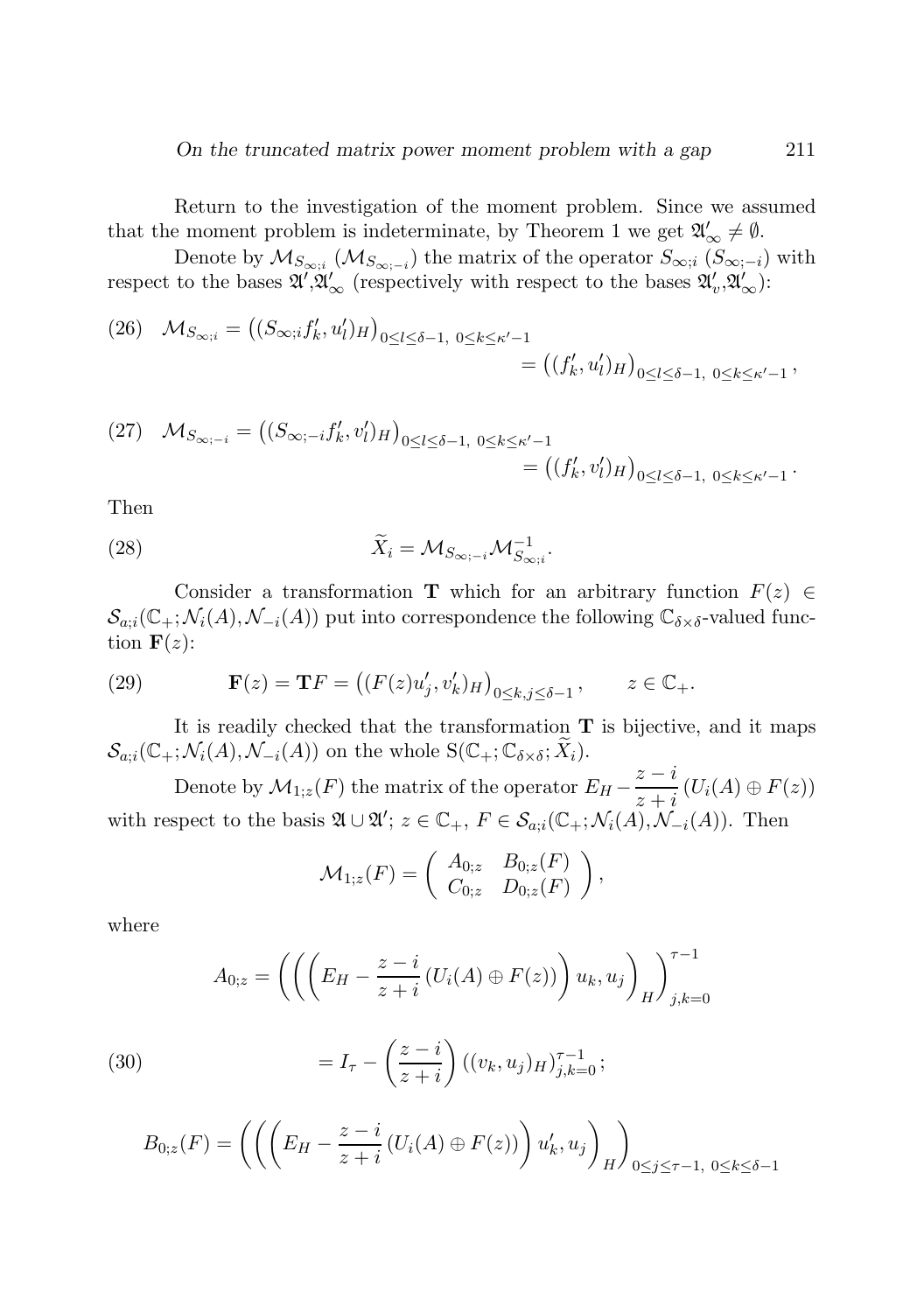(31) 
$$
= -\left(\frac{z-i}{z+i}\right) \left( (F(z)u'_k, u_j)_{H} \right)_{0 \le j \le \tau-1, 0 \le k \le \delta-1};
$$

$$
C_{0;z} = \left( \left( \left( E_H - \frac{z-i}{z+i} \left( U_i(A) \oplus F(z) \right) \right) u_k, u'_j \right)_H \right)_{0 \le j \le \delta - 1, 0 \le k \le \tau - 1}
$$

(32) 
$$
= -\left(\frac{z-i}{z+i}\right) \left( (v_k, u'_j)_H \right)_{0 \le j \le \delta - 1, 0 \le k \le \tau - 1};
$$

$$
D_{0;z}(F) = \left( \left( \left( E_H - \frac{z-i}{z+i} \left( U_i(A) \oplus F(z) \right) \right) u'_k, u'_j \right)_H \right)_{0 \le j,k \le \delta - 1}
$$

(33) 
$$
= I_{\delta} - \left(\frac{z-i}{z+i}\right) \left( (F(z)u'_{k}, u'_{j})_{H} \right)_{0 \leq j,k \leq \delta - 1}.
$$

Set  $\mathbf{F}(z) = (\mathbf{F}_{j,k}(z))_{0 \leq j,k \leq \delta-1} := \mathbf{T} F$ . Observe that

(34) 
$$
F(z)u'_{k} = \sum_{l=0}^{\delta-1} \mathbf{F}_{l,k}(z)v'_{l}, \qquad 0 \leq k \leq \delta - 1.
$$

Using (34) we obtain that

(35) 
$$
B_{0,z}(F) = -\left(\frac{z-i}{z+i}\right)W\mathbf{F}(z),
$$

where

(36) 
$$
W := ((v'_l, u_j)_H)_{0 \le j \le \tau - 1, 0 \le l \le \delta - 1};
$$

and

(37) 
$$
D_{0,z}(F) = I_{\delta} - \left(\frac{z-i}{z+i}\right)T\mathbf{F}(z),
$$

where

(38) 
$$
T := ((v'_l, u'_j)_H)_{0 \le j, l \le \delta - 1}.
$$

The matrix  $\mathcal{M}_{1,z}(F)$  is invertible, since it is the matrix of an invertible operator. The matrix  $A_{0,z}$  is invertible, since it is the matrix of an invertible operator

$$
P_{\mathcal{M}_i(A)}^H\left(E_H-\frac{z-i}{z+i}\left(U_i(A)\oplus F(z)\right)\right)\bigg|_{\mathcal{M}_i(A)}=E_{\mathcal{M}_i(A)}-\frac{z-i}{z+i}P_{\mathcal{M}_i(A)}^H U_i(A).
$$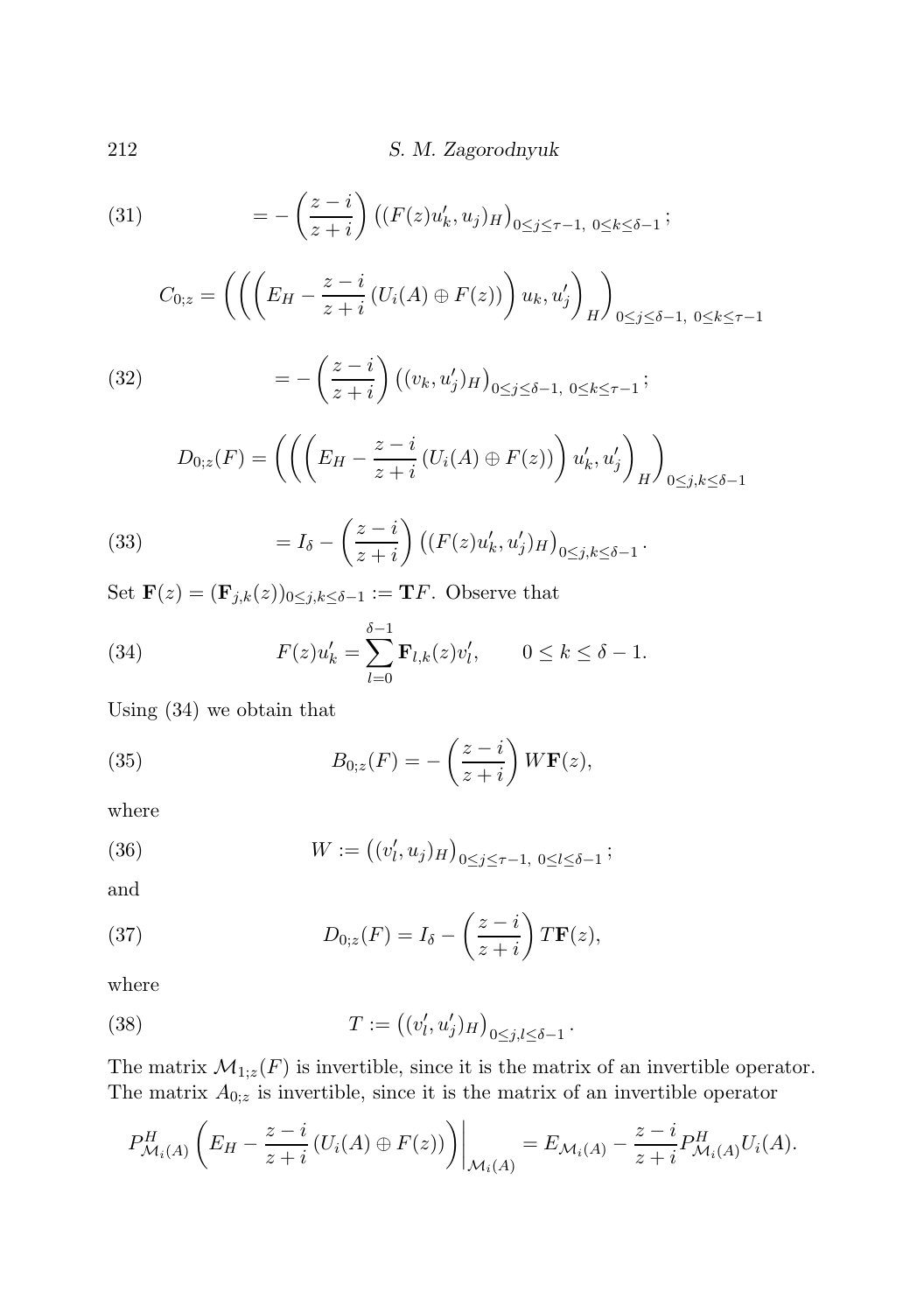*On the truncated matrix power moment problem with a gap* 213

By the Frobenius formula for the inverse of a block matrix we get:

(39) 
$$
\mathcal{M}_{1;z}^{-1}(F) = \left( \begin{array}{cc} A_{0;z}^{-1} - \left( \frac{z-i}{z+i} \right) A_{0;z}^{-1} W \mathbf{F}(z) H^{-1}(z) C_{0;z} A_{0;z}^{-1} & * \\ * & * \end{array} \right),
$$

where

(40) 
$$
H(z) = I_{\delta} - \left(\frac{z-i}{z+i}\right) \left(T - C_{0;z}A_{0;z}^{-1}W\right) \mathbf{F}(z), \quad z \in \mathbb{C}_{+},
$$

and by (∗) we denote those blocks which are not important for us.

Let  ${u_j}_{j=0}^{\rho-1}$  be those elements, which were obtained during the orthogonalization of the sequence  $(14)$ , on the first N steps (i.e. during the orthogonalization of  $\{y_k\}_{k=0}^{N-1}$ ). Observe that  $\rho \geq 1$ . In the opposite case, we would have:  $y_k = 0, 0 \le k \le N - 1$ ; and by (20) the moment problem would be determinate. That contradicts to our assumptions. Set

$$
H_{\rho}^- = \text{Lin}\{y_k\}_{k=0}^{N-1} = \text{Lin}\{u_j\}_{j=0}^{\rho-1}.
$$

Consider the following operator:

$$
J(F;z) = P_{H_{\rho}}^{H} \left( E_H - \left( \frac{z - i}{z + i} \right) (U_i(A) \oplus F(z)) \right)^{-1} \Bigg|_{H_{\rho}^{-}} : H_{\rho}^{-} \mapsto H_{\rho}^{-}, \quad z \in \mathbb{C}_{+},
$$

where  $F(z) \in \mathcal{S}_{a;i}(\mathbb{C}_+;\mathcal{N}_i(A),\mathcal{N}_{-i}(A)).$  Set

(41) 
$$
k_z = \det ((z+i)A_{0;z}) = (z+i)^{\tau} \det A_{0;z}, \qquad z \in \mathbb{C}_+,
$$

(42) 
$$
\widetilde{A}_{0;z} = \frac{k_z}{z+i} A_{0;z}^{-1}, \qquad z \in \mathbb{C}_+.
$$

Observe that  $k_z$  is a scalar polynomial of z, while  $\widetilde{A}_{0,z}$  is a matrix polynomial of z. The matrix standing on the intersection of the first  $\rho$  rows and the first  $\rho$ columns of  $A_{0;z}$  we denote by  $A_{1;z}$ . The matrix standing in the first  $\rho$  rows (in the first  $\rho$  columns) of  $A_{0,z}$  we denote by  $A_{2,z}$  (respectively by  $A_{3,z}$ ).

It is readily checked that the matrix  $\mathcal{M}(J(F; z))$  of  $J(F; z)$ ,  $z \in \mathbb{C}_+$ , with respect to the basis  ${u_j}_{j=0}^{p-1}$  is equal to

$$
\mathcal{M}(J(F;z)):=\bigl((J(F;z)u_k,u_j)_H\bigr)_{j,k=0}^{\rho-1}=
$$

(43) 
$$
\frac{z+i}{k_z}A_{1;z} - \frac{(z^2+1)}{k_z^2}A_{2;z}W\mathbf{F}(z)H^{-1}(z)C_{0;z}A_{3;z}, \qquad z \in \mathbb{C}_+.
$$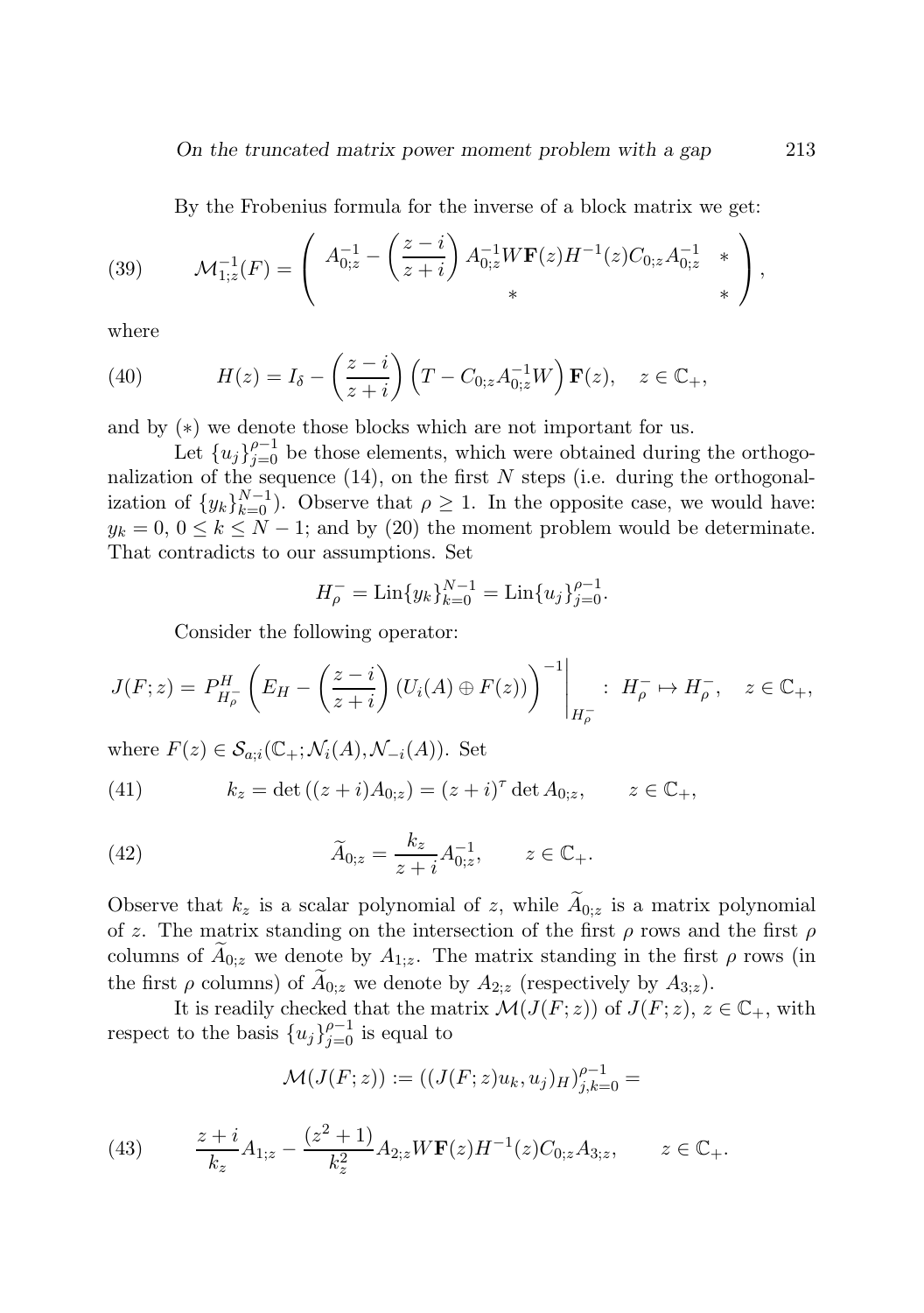Consider the following operator, acting from  $\mathbb{C}^N$  to  $H_{\rho}^-$ :

$$
\mathcal{K}\sum_{n=0}^{N-1} \alpha_n \vec{e}_n = \sum_{n=0}^{N-1} \alpha_n y_n, \qquad \alpha_n \in \mathbb{C},
$$

where  $\vec{e}_n = (\delta_{n,0}, \delta_{n,1}, \ldots, \delta_{n,N-1}) \in \mathbb{C}^N$ . Let K be the matrix of K with respect to the orthonormal bases  $\{\vec{e}_n\}_{n=0}^{N-1}$  and  $\{u_j\}_{j=0}^{\rho-1}$ .

(44) 
$$
K = ((\mathcal{K} \vec{e}_k, u_j)_H)_{0 \le j \le \rho-1, 0 \le k \le N-1} = ((y_k, u_j)_H)_{0 \le j \le \rho-1, 0 \le k \le N-1}.
$$

The right-hand side of (20) may be written as

$$
\frac{2i}{(z^2+1)^2} \left\{ \left( \mathcal{K}^* J(F;z) \mathcal{K} \vec{e}_k, \vec{e}_j \right)_{\mathbb{C}^N} + \psi_{j,k}(z) \right\}.
$$

Set

$$
\Psi(z) = \left(\psi_{j,k}(z)\right)_{0 \le j,k \le N-1}.
$$

Rewriting (20) in the matrix form we get:

$$
\int_{\mathbb{R}} \frac{1}{\lambda - z} dM^{T}(\lambda) = \frac{2i}{(z^{2} + 1)^{2}} \left\{ K^{*} \mathcal{M}(J(F; z)) K + \Psi(z) \right\},
$$

(45) 
$$
z \in \mathbb{C}_+ \setminus \{i\}, \ F(z) \in \mathcal{S}_{a;i}(\mathbb{C}_+; \mathcal{N}_i(A), \mathcal{N}_{-i}(A)).
$$

Set

(46) 
$$
\widehat{C} = ((v_k, u'_j)_H)_{0 \le j \le \delta - 1, 0 \le k \le \tau - 1};
$$

(47) 
$$
\mathbf{A}(z) = (z+i)K^*A_{1;z}K + k_z\Psi(z),
$$

(48) 
$$
\mathbf{B}(z) = -(z^2 + 1)K^*A_{2;z}W,
$$

(49) 
$$
\mathbf{C}(z) = (-z+i) \left( k_z T + (z-i) \widehat{C} \widetilde{A}_{0;z} W \right),
$$

(50) 
$$
\mathbf{D}(z) = (z+i)C_{0;z}A_{3;z}K, \qquad z \in \mathbb{C}_{+}.
$$

Using these definitions and relation (43) we rewrite (45) in the following form:

$$
\int_{\mathbb{R}} \frac{1}{\lambda - z} dM^T(\lambda)
$$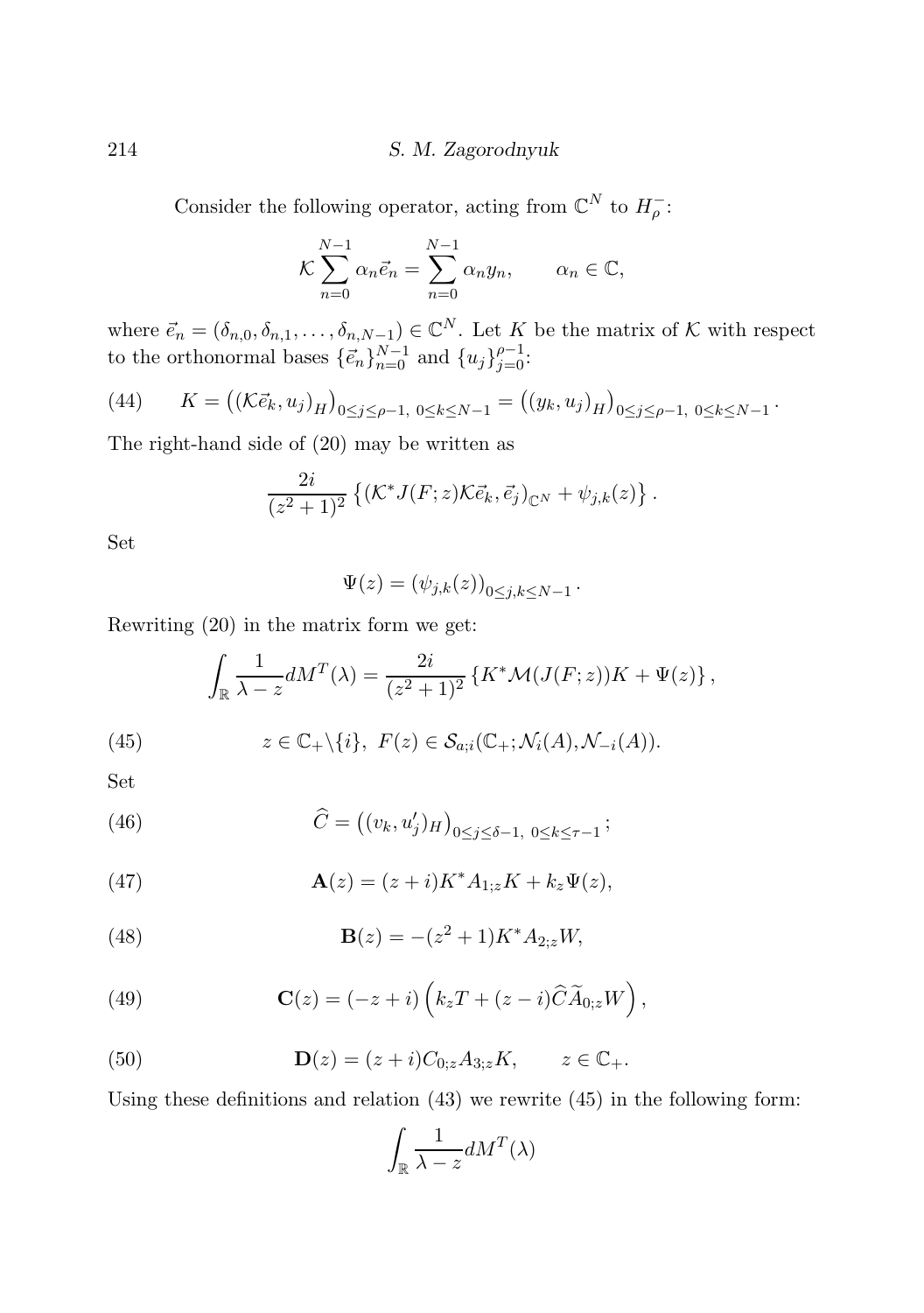*On the truncated matrix power moment problem with a gap* 215

$$
= \frac{2i}{(z^2+1)^2k_z} \left\{ \mathbf{A}(z) + \mathbf{B}(z)\mathbf{F}(z) \left( (z+i)k_zI_{\delta} + \mathbf{C}(z)\mathbf{F}(z) \right)^{-1} \mathbf{D}(z) \right\},\,
$$

(51) 
$$
z \in \mathbb{C}_+\setminus \{i\}, \quad \mathbf{F} = \mathbf{T}F, \ F(z) \in \mathcal{S}_{a;i}(\mathbb{C}_+; \mathcal{N}_i(A), \mathcal{N}_{-i}(A)).
$$

Theorem 2. Let the indeterminate truncated matrix Hamburger moment problem (1) be given. Let the operator A in the Hilbert space  $H$  be constructed as in (10), and  $\mathbf{A}(z)$ ,  $\mathbf{B}(z)$ ,  $\mathbf{C}(z)$ ,  $\mathbf{D}(z)$  be matrix polynomials constructed by (47), (48), (49) (50). Let  $k_z$  be the scalar polynomial defined by (41), and  $\tilde{X}_i$  be the matrix of the forbidden operator  $X_i(A)$  with respect to the bases  $\mathfrak{A}', \mathfrak{A}'_v$ . All solutions  $M(\lambda)$  of the moment problem (1) have the following form:

$$
M(\lambda) = (m_{k,j}(\lambda))_{k,j=0}^{N-1}, \quad \int_{\mathbb{R}} \frac{1}{\lambda - z} dM^T(\lambda)
$$

$$
= \frac{2i}{(z^2 + 1)^2 k_z} \left\{ \mathbf{A}(z) + \mathbf{B}(z) \mathbf{F}(z) \left( (z + i) k_z I_{\delta} + \mathbf{C}(z) \mathbf{F}(z) \right)^{-1} \mathbf{D}(z) \right\},\
$$

$$
(52)
$$

$$
z \in \mathbb{C}_+ \setminus \{i\},
$$

where  $\mathbf{F}(z)$  is a matrix-valued function from  $S(\mathbb{C}_+;\mathbb{C}_{\delta\times\delta};\widetilde{X}_i)$ . Conversely, an arbitrary matrix-valued function from  $S(\mathbb{C}_+;\mathbb{C}_{\delta\times\delta};X_i)$  defines by (52) a solution  $M(\lambda)$  of the moment problem (1). Moreover, for different matrix-valued functions from  $S(\mathbb{C}_+;\mathbb{C}_{\delta\times\delta};X_i)$  by (52) there correspond different solutions of the moment problem (1).

P r o o f. The proof follows directly from the previous considerations.  $\Box$ 

Example 2. Consider the moment problem from Example 1. The operator A is defined on Lin $\{x_0, x_1\}$ , and  $Ax_0 = x_2$ ,  $Ax_1 = x_3$ . Then  $y_0 = x_2 - ix_0$ ,  $y_1 = x_3 - ix_1$ . Applying the Gram-Schmidt orthogonalization procedure to  $y_0, y_1, x_0, x_1$  we obtain that  $u_0 =$  $\frac{101}{\sqrt{3}}$  $\frac{\sqrt{3}}{2}(x_2-ix_0), u_1=\frac{1}{\sqrt{2}}$  $\frac{1}{\sqrt{2}}(x_3 - ix_1)$ , and  $u'_0 =$  $\sqrt{ }$  $3 + \frac{3}{5}$  $\frac{1}{2}i$  $\setminus$  $x_0 \sqrt{3}$  $\frac{1}{2}+i$  $\overline{ }$  $x_2$ ;  $\delta = 1$ . Then  $v_0 =$  $\sqrt{3}$  $\frac{\sqrt{3}}{2}(x_2+ix_0), v_1=\frac{1}{\sqrt{2}}$  $\frac{1}{\sqrt{2}}(x_3+ix_1).$ Applying the Gram-Schmidt orthogonalization procedure to  $v_0, v_1, x_0, x_1$  we obtain that  $u'_0 =$  $\sqrt{ }$  $3-\frac{3}{2}$  $\frac{1}{2}i$  $\overline{ }$  $x_0 +$  $\sqrt{2}$ − 3  $\frac{1}{2}+i$  $\overline{ }$  $x_2$ . We calculate

$$
W = \frac{\sqrt{3}}{4}i\begin{pmatrix} 1 \\ 0 \end{pmatrix}, \quad T = \frac{1}{2} - \frac{3}{4}i, \quad K = 2\begin{pmatrix} \frac{1}{\sqrt{3}} & 0 \\ 0 & \frac{1}{\sqrt{2}} \end{pmatrix},
$$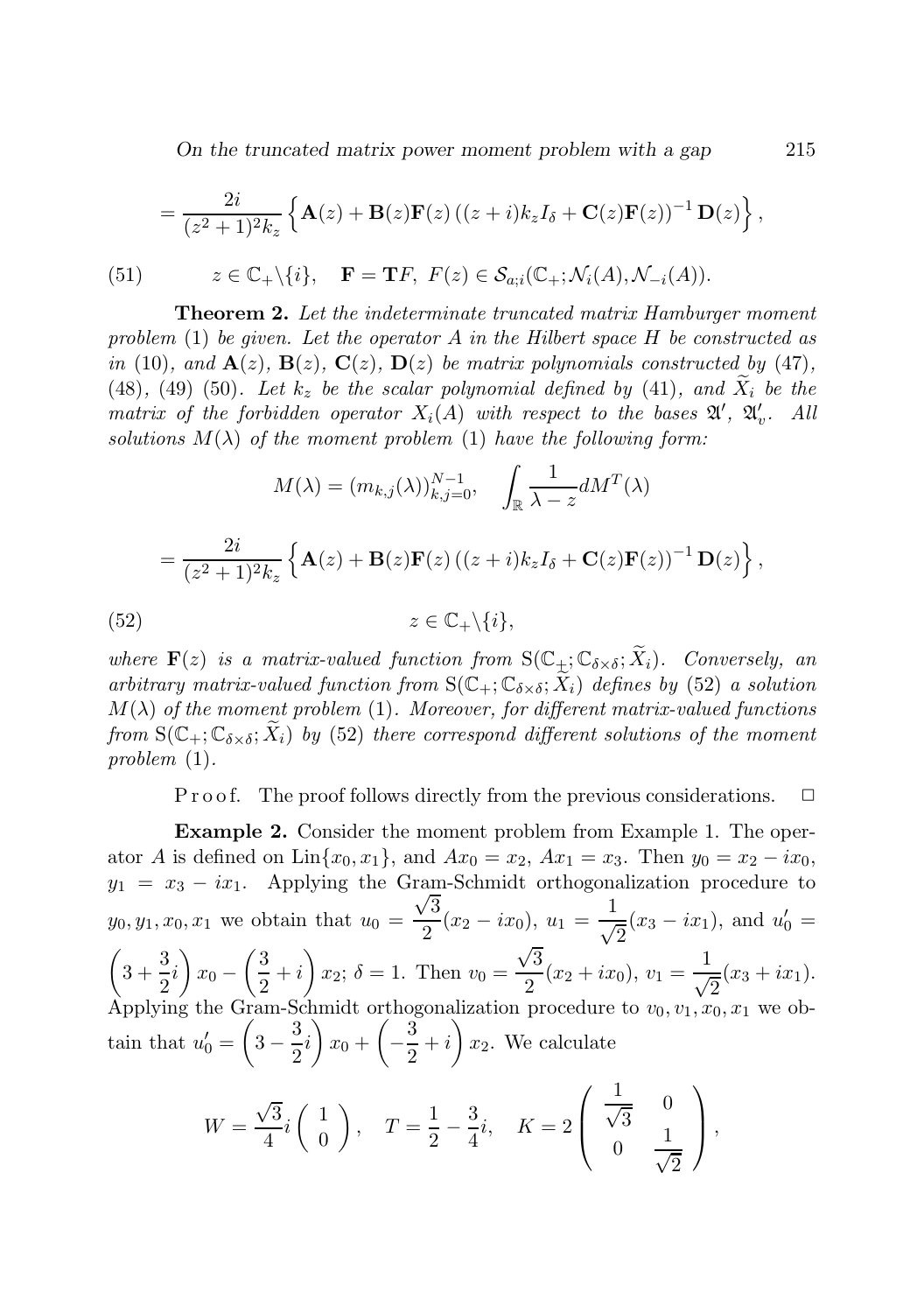$$
\Psi(z) = -\frac{(z+i)}{2i} \left( \frac{1}{3} z^2 + \left( \frac{1}{2} - \frac{1}{3} i \right) z + \frac{4}{3} - \frac{1}{2} i \right)
$$
\n
$$
\hat{C} = \frac{\sqrt{3}}{4} i(1,0), \quad C_{0;z} = -\left( \frac{z-i}{z+i} \right) \frac{\sqrt{3}}{4} i(1,0),
$$
\n
$$
A_{0;z} = \left( \begin{array}{cc} 1 - \left( \frac{1}{2} + \frac{3}{4} i \right) \left( \frac{z-i}{z+i} \right) & 0 \\ 0 & 1 - i \left( \frac{z-i}{z+i} \right) \end{array} \right), \quad z \in \mathbb{C}_{+};
$$
\n
$$
\tilde{A}_{0;z} = A_{1;z} = A_{2;z} = A_{3;z} = \left( \begin{array}{cc} (1-i)(z-1) & 0 \\ 0 & \left( \frac{1}{2} - \frac{3}{4} i \right) z - \frac{3}{4} + \frac{3}{2} i \end{array} \right), \quad z \in \mathbb{C}_{+};
$$
\n
$$
k_{z} = (1-i) \left( \left( \frac{1}{2} - \frac{3}{4} i \right) z - \frac{3}{4} + \frac{3}{2} i \right) (z-1), \quad z \in \mathbb{C}_{+}.
$$

Then

$$
\mathbf{A}(z) = \frac{(z+i)}{2i} \begin{pmatrix} a_{1,1}(z) & 0 \\ 0 & a_{2,2}(z) \end{pmatrix}, \qquad z \in \mathbb{C}_+,
$$

where

$$
a_{1,1}(z) = \frac{1}{3}(1-i)(z-1)\left\{8i-\left(\left(\frac{1}{2}-\frac{3}{4}i\right)z-\frac{3}{4}+\frac{3}{2}i\right)\left(z^2+\left(\frac{3}{2}-i\right)z+4-\frac{3}{2}i\right)\right\},\
$$
  
\n
$$
a_{2,2}(z) = \left(\left(\frac{1}{2}-\frac{3}{4}i\right)z-\frac{3}{4}+\frac{3}{2}i\right)\left(4i+(-1+i)(z-1)(z^2+(1-i)z+2-i)\right);
$$
  
\n
$$
\mathbf{B}(z) = -\frac{1}{2}(1+i)(z^2+1)(z-1)\left(\begin{array}{c}1\\0\end{array}\right), \quad z \in \mathbb{C}_+;
$$
  
\n
$$
\mathbf{C}(z) = (1-i)(z-1)(-z+i)\left(\left(-\frac{1}{2}-\frac{3}{4}i\right)z+\frac{3}{4}+\frac{3}{2}i\right), \quad z \in \mathbb{C}_+;
$$
  
\n
$$
\mathbf{D}(z) = -\frac{1}{2}(1+i)(z-1)(z-i)(1,0), \quad z \in \mathbb{C}_+.
$$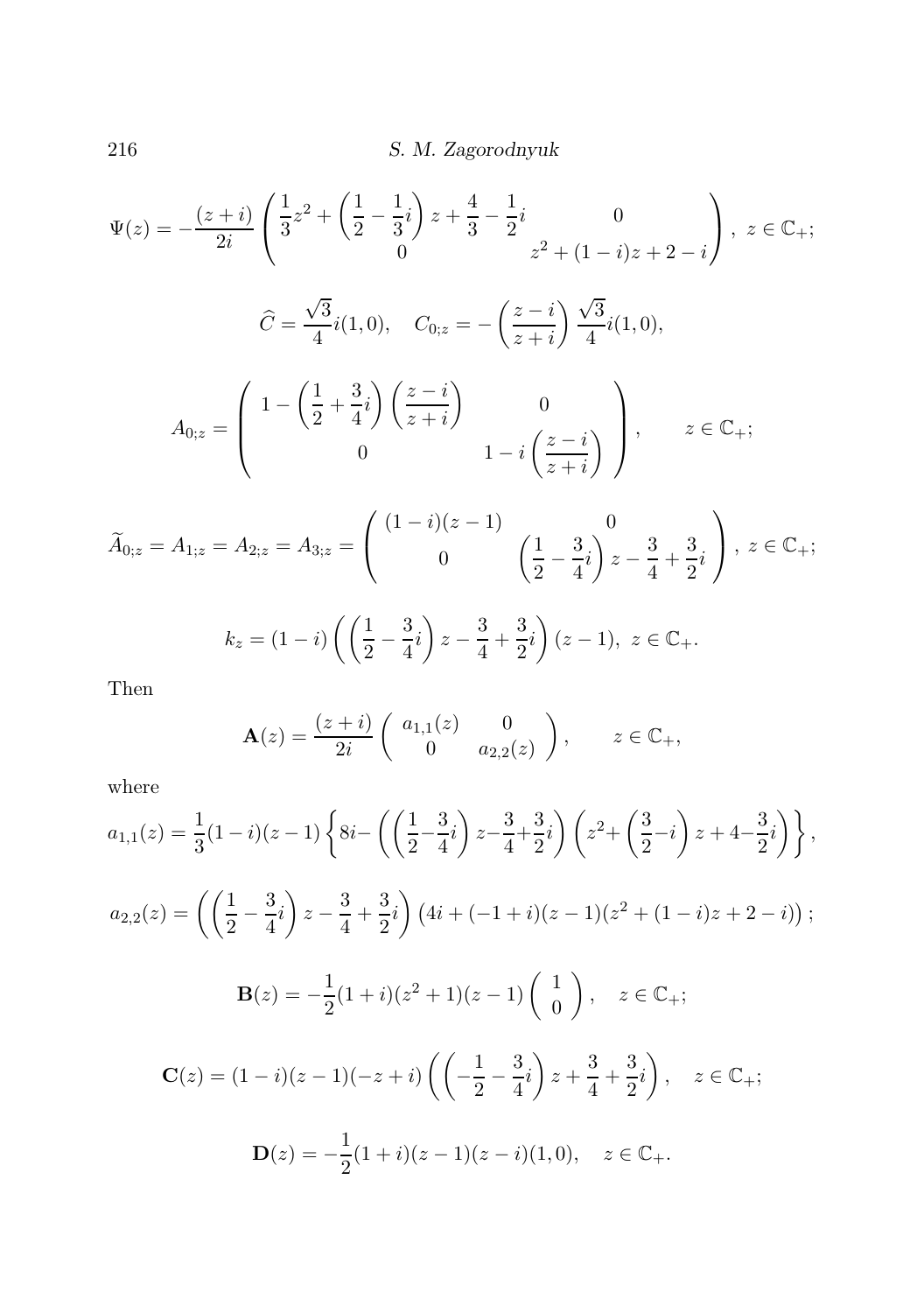By the substitution of the latter expressions into relation (51) and after simplifications we get:

$$
\int_{\mathbb{R}} \frac{1}{\lambda - z} dM^{T}(\lambda) = \begin{pmatrix} \frac{-\frac{1}{3} (z - \frac{1}{26} (9 - 32i))}{(z + i) (z - \frac{3}{13} (8 - i))} & 0\\ 0 & \frac{1}{1 - z} \end{pmatrix}
$$

$$
+ \frac{1}{(z + i) ((\frac{1}{2} - \frac{3}{4}i) z - \frac{3}{4} + \frac{3}{2}i)} \mathbf{F}(z) ((z + i) ((\frac{1}{2} - \frac{3}{4}i) z - \frac{3}{4} + \frac{3}{2}i) + (-z + i)
$$

$$
* ((-\frac{1}{2} - \frac{3}{4}i) z + \frac{3}{4} + \frac{3}{2}i) \mathbf{F}(z) \Big)^{-1} (\begin{pmatrix} 1 & 0\\ 0 & 0 \end{pmatrix}),
$$

$$
z \in \mathbb{C}_{+} \setminus \{i\}.
$$
 (53)

Let us calculate  $X_i$ . At first, we should calculate  $\mathcal{M}_{S_{\infty;\pm i}}$ :

$$
\mathcal{M}_{S_{\infty;i}} = (f'_0, u'_0)_H = -\frac{3}{4} + \frac{1}{2}i;
$$
  

$$
\mathcal{M}_{S_{\infty;i}} = (f'_0, v'_0)_H = -\frac{3}{4} - \frac{1}{2}i.
$$

Then

$$
\widetilde{X}_i = \mathcal{M}_{S_{\infty; -i}} \mathcal{M}_{S_{\infty; i}}^{-1} = \frac{5}{13} + \frac{12}{13}i.
$$

Relation (53) establishes a one-to-one correspondence between all functions  $\mathbf{F}(z)$ from S  $\left( \mathbb{C}_+; \mathbb{C}_{1 \times 1}; \frac{5}{15} \right)$  $\frac{5}{13} + \frac{12}{13}$  $\frac{1}{13}i$ ) and all solutions  $M(\lambda) = (m_{k,l}(\lambda))_{k,l=0}^1$  of the moment problem. In particular, we see that  $m_{0,1}(\lambda) = m_{1,0}(\lambda) \equiv 0, m_{1,1}(\lambda) =$  $\int 0, \lambda \leq 1$  $\begin{array}{c} 1, & \lambda \geq 1 \\ 1, & \lambda > 1 \end{array}$ , and  $m_{0,0}(\lambda)$  can be calculated by the Stieltjes-Perron inversion formula.

The determinate case. Consider the moment problem (1) with a prescribed sequence  $\{S_n\}_{n=0}^{2d}$  of Hermitian  $(N \times N)$  complex matrices,  $d, N \in \mathbb{N}$ . Suppose that this moment problem is determinate. By Theorem 1 this means that the corresponding operator  $A$  in the Hilbert space  $H$  is self-adjoint. If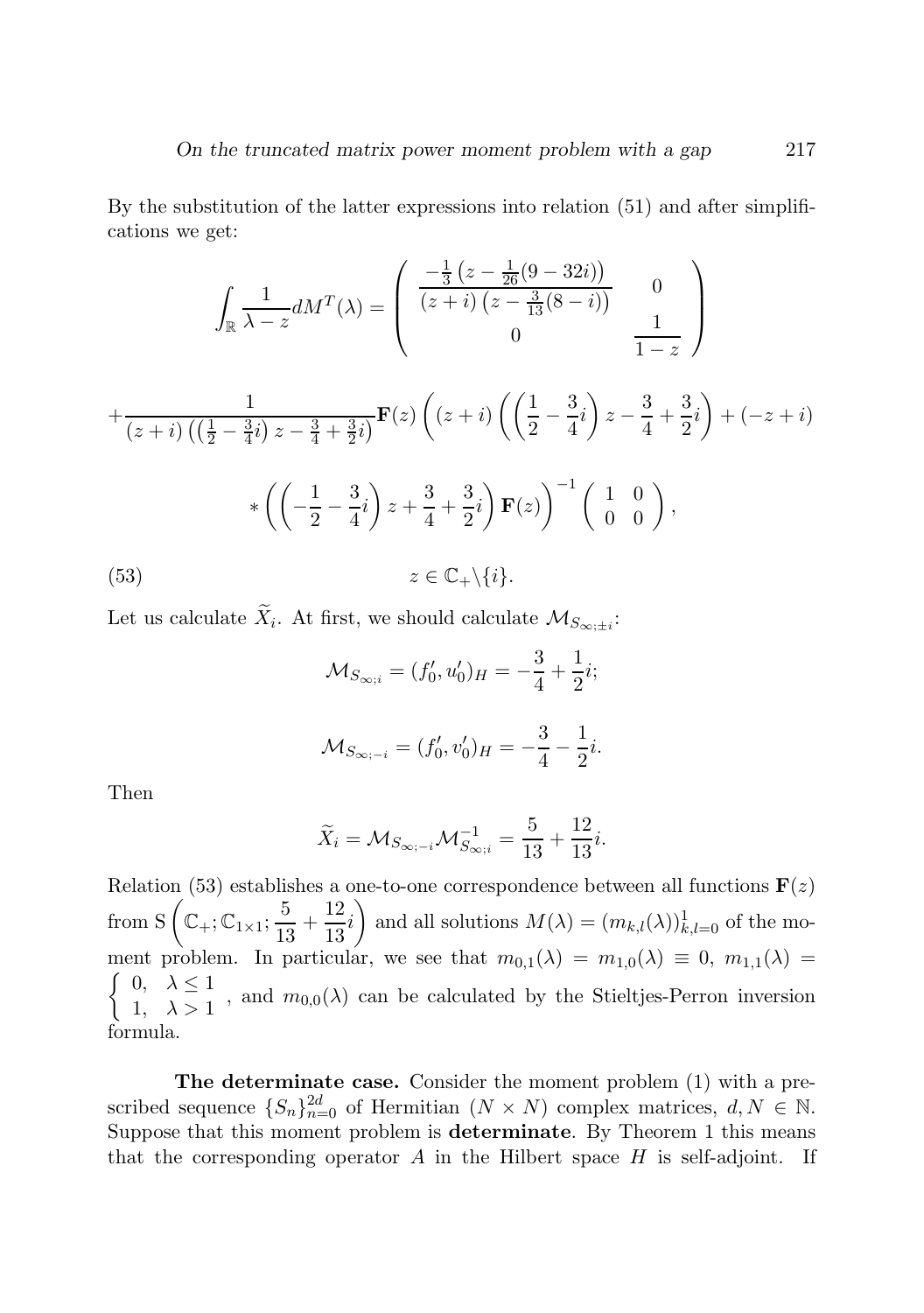$\mathfrak{A}_{\infty} = \emptyset$ , as it was already mentioned, the unique solution of the moment problem is  $M(x) \equiv 0$ . Suppose that  $\mathfrak{A}_{\infty} \neq \emptyset$ . In this case,  $\mathfrak{A}_{\infty}$  is an orthonormal basis in  $H$ . By (13) the unique solution can be found from the following relation:

$$
M(\lambda) = (m_{k,j}(\lambda))_{k,j=0}^{N-1}, \quad \int_{\mathbb{R}} \frac{1}{\lambda - z} dm_{k,j}(\lambda) = ((A - zE_H)^{-1}x_k, x_j)_H
$$
  
(54)
$$
= (\mathcal{R}^*(A - zE_H)^{-1}\mathcal{R}\vec{e}_k, \vec{e}_j)_{\mathbb{C}^N}, \quad z \in \mathbb{R}_e,
$$

where the operator  $\mathcal{R}$  maps  $\mathbb{C}^N$  into  $H$ :

$$
\mathcal{R}\sum_{n=0}^{N-1} \alpha_n \vec{e}_n = \sum_{n=0}^{N-1} \alpha_n x_n, \qquad \alpha_n \in \mathbb{C},
$$

and  $\vec{e}_n = (\delta_{n,0}, \delta_{n,1}, \ldots, \delta_{n,N-1}) \in \mathbb{C}^N$ . Let R be the matrix of R with respect to the orthonormal bases  $\{\vec{e}_n\}_{n=0}^{N-1}$  and  $\mathfrak{A}_{\infty}$ :

(55) 
$$
R = ((\mathcal{R}\vec{e}_k, f_j)_H)_{0 \le j \le \kappa - 1, 0 \le k \le N - 1} = ((x_k, f_j)_H)_{0 \le j \le \kappa - 1, 0 \le k \le N - 1}.
$$

Let  $\mathcal{M}_A$  be the matrix of A with respect to the basis  $\mathfrak{A}_{\infty}$ :

(56) 
$$
\mathcal{M}_A = ((Af_k, f_j)_H)_{0 \le j,k \le \kappa - 1}.
$$

Observe that the matrices  $R$  and  $M_A$  can be calculated explicitly by the prescribed moments. Rewrite (54) in the matrix form:

(57) 
$$
\int_{\mathbb{R}} \frac{1}{\lambda - z} dM^{T}(\lambda) = R^{*} (\mathcal{M}_{A} - zI_{\kappa})^{-1} R, \quad z \in \mathbb{R}_{e}.
$$

The unique solution  $M(\lambda)$  of the moment problem can be found from (57) by the Stieltjes-Perron inversion formula. Moreover, since the solution  $M(\lambda)$  has a finite number of points of increase, than expanding rational functions appearing as entries of the matrix on the right of (57) into simple fractions we can find  $M(\lambda)$ .

3. The truncated matrix Hamburger moment problem with an odd number of moments and having a gap. Consider the moment problem (1),(2) with a prescribed sequence  $\{S_n\}_{n=0}^{2d}$  of Hermitian  $(N \times N)$  complex matrices,  $d, N \in \mathbb{N}$ , and a prescribed open set  $\Delta$ . We shall assume that the corresponding moment problem  $(1)$  (i.e. the moment problem  $(1)$  with the same moments) is **indeterminate**. In fact, if the corresponding moment problem  $(1)$ has no solutions than the moment problem  $(1),(2)$  has no solutions, as well. If the corresponding moment problem (1) has a unique solution than this solution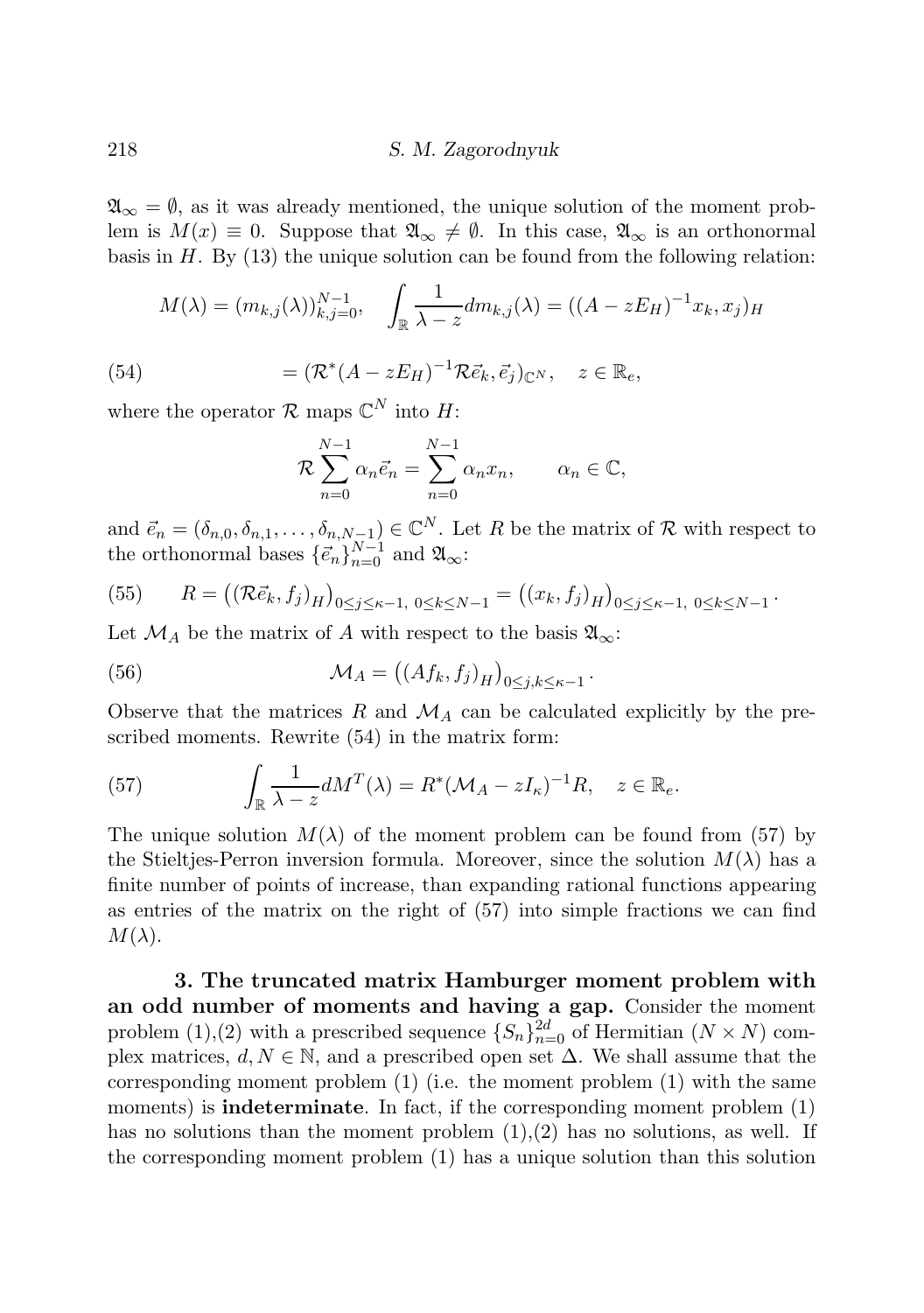can be found explicitly, as it was discussed at the end of the previous section. Then condition (2) may be verified directly.

Each solution  $M(x)$  of the moment problem (1) generates a matrix measure on  $\mathfrak{B}(\mathbb{R})$  (i.e. a  $\mathbb{C}_N^{\geq}$  $\sum_{N\times N}^{\ge}$ -valued function on  $\mathfrak{B}(\mathbb{R})$ , which is countably additive). For example, we may define this measure according to (12):

(58) 
$$
M(\delta) = ((\mathbf{E}(\delta)x_k, x_j)_{H})_{k,j=0}^{N-1}, \quad \delta \in \mathfrak{B}(\mathbb{R}),
$$

where  $\mathbf{E}(\delta)$  is the spectral measure corresponding to the spectral function  $\mathbf{E}_t$ related to the solution  $M(x)$ . Any matrix measure  $\widetilde{M}(\delta) = (\widetilde{m}_{k,j}(\delta))_{k,j=0}^{N-1}$  on  $\mathfrak{B}(\mathbb{R})$  satisfying the following relation:

(59) 
$$
\widetilde{M}((-\infty, x)) = M(x), \qquad x \in \mathbb{R},
$$

coincides with  $M(\delta)$ . In fact, we may consider the following functions:

$$
f_{k,j}(\delta;\alpha;\widetilde{M})=(\widetilde{M}(\delta)(\vec{e}_k+\alpha\vec{e}_j),\vec{e}_k+\alpha\vec{e}_j)_{\mathbb{C}^N}\geq 0,
$$

where  $\alpha \in \mathbb{C}, \delta \in \mathfrak{B}(\mathbb{R})$ . The scalar measures  $f_{k,j}(\delta;\alpha;\widetilde{M})$  and  $f_{k,j}(\delta;\alpha;M)$ coincide, since coincide their distribution functions. On the other hand, the entries of  $M(\delta)$  and  $M(\delta)$  are expressed via  $f_{k,j}$  by the polarization formula. Then  $\widetilde{M}(\delta) = M(\delta)$ . The function on the left of (59) is said to be the distribution function of  $\overline{M}(\delta)$ .

**Proposition 3.** Let the indeterminate moment problem (1) with  $d \in \mathbb{N}$ be given and the operator A in a Hilbert space  $H$  be constructed as in (10). Let  $\Delta \in \mathfrak{B}(\mathbb{R})$  be a fixed set. Let  $M(x)$ ,  $x \in \mathbb{R}$ , be a solution of the moment problem (1),  $M(\delta)$ ,  $\delta \in \mathfrak{B}(\mathbb{R})$ , be the matrix measure which is defined by (58) with the corresponding spectral measure  $\mathbf{E}(\delta)$ ,  $\delta \in \mathfrak{B}(\mathbb{R})$ . The following two conditions are equivalent:

- (i)  $M(\Delta) = 0$ ;
- (ii)  $\mathbf{E}(\Delta) = 0$ .

P r o o f. (ii) $\Rightarrow$  (i). It follows directly from relation (58).

(i)⇒(ii). By the construction in [12, pp. 282-284], the solution  $M(x) =$  $(m_{k,j}(\lambda))_{k,j=0}^{N-1}$  is generated by the left-continuous resolution of unity  $\{\widehat{E}_\lambda\}_{\lambda\in\mathbb{R}}$  of a self-adjoint operator  $\widehat{A}$  in a Hilbert space  $\widehat{H} \supset H$ :

$$
m_{k,j}(\lambda) = \left(P_H^{\widehat{H}} \widehat{E}_{\lambda} x_k, x_j\right)_H, \qquad 0 \le k, j \le N - 1,
$$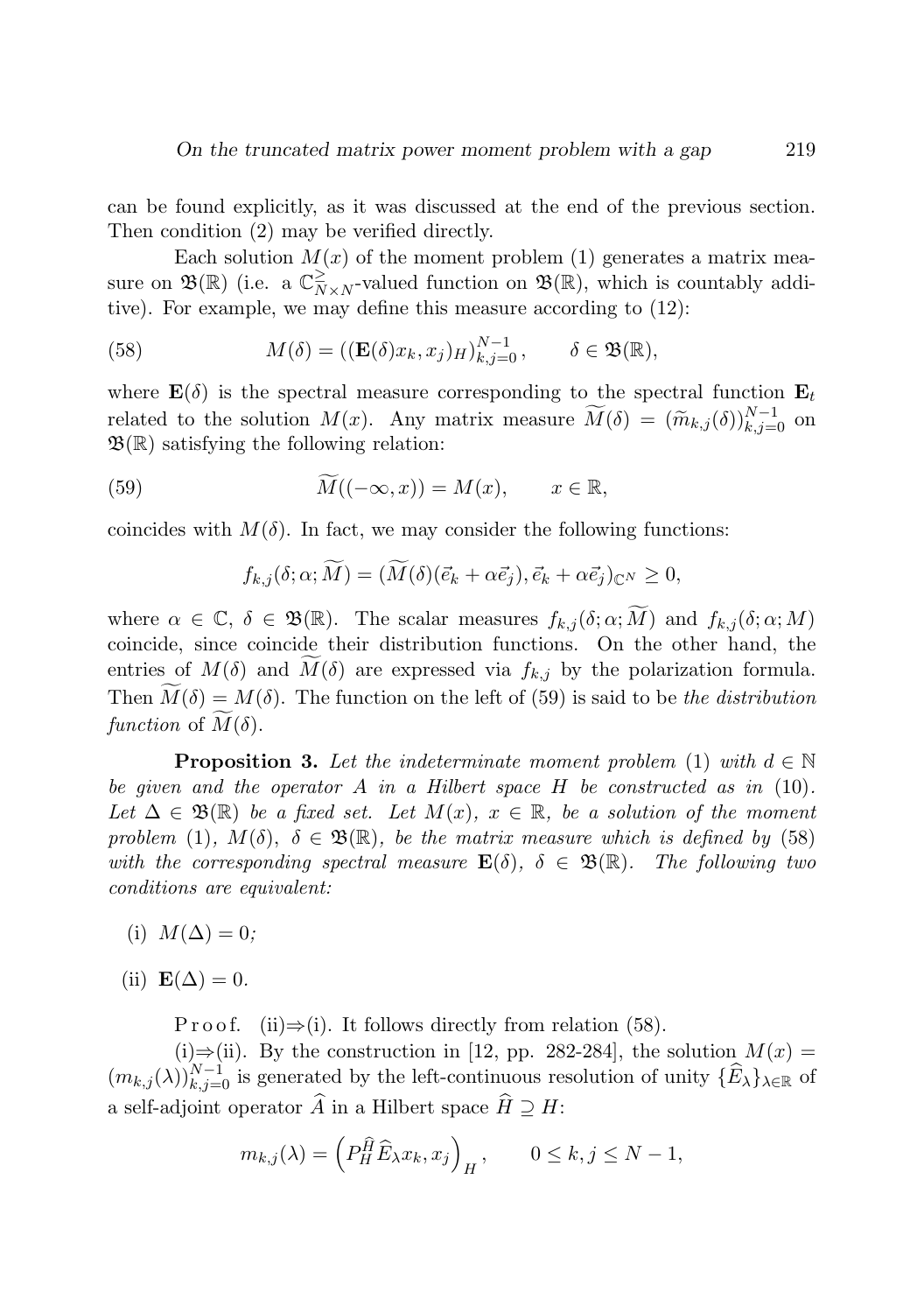and

$$
\widehat{A} = UQU^{-1},
$$

where Q is an operator of the multiplication by an independent variable in  $L^2(M)$ , and U is a unitary operator, mapping  $L^2(M)$  on  $\widehat{H}$ .

Denote by  $\widehat{E}(\delta)$  ( $\delta \in \mathfrak{B}(\mathbb{R})$ ) the orthogonal spectral measure, corresponding to  $E_t$ . Observe that according to the one-to-one correspondence (12) we have:  $\mathbf{E}_{\lambda} = P_H^{\hat{H}} \widehat{E}_{\lambda}, \ \lambda \in \mathbb{R}$ , and therefore

(61) 
$$
\mathbf{E}(\delta) = P_H^{\widehat{H}} \widehat{E}(\delta), \qquad \delta \in \mathfrak{B}(\mathbb{R}).
$$

By (60) we obtain that

(62) 
$$
\widehat{E}(\delta) = UE_0(\delta)U^{-1}, \qquad \delta \in \mathfrak{B}(\mathbb{R}),
$$

where  $E_0(\delta)$  is the orthogonal spectral measure of Q. Observe that

(63) 
$$
E_0(\delta) f(t) = \chi_{\delta}(t) f(t), \qquad \delta \in \mathfrak{B}(\mathbb{R}), \ f \in L^2(M),
$$

where  $\chi_{\delta}(t)$  is the characteristic function of the set  $\delta$  (i.e. it is equal to 1 on δ, and equal to 0 on  $\mathbb{R}\backslash\delta$ . Since  $M(\Delta) = 0$ , then  $\tau_M(\Delta) =$  $\sum^{N-1}$  $_{k=0}$  $m_{k,k}(\Delta) = 0.$ Choose an arbitrary function  $f \in L^2(M)$ . We may write:

$$
\begin{aligned} \|\chi_\Delta(t)f(t)\|_{L^2(M)}^2 &= \int_{\mathbb{R}} \chi_\Delta(t)f(t)M_\tau'(t)d\tau_M(\chi_\Delta(t)f(t))^*\\ &= \int_\Delta f(t)M_\tau'(t)f^*(t)d\tau_M=0. \end{aligned}
$$

Therefore  $E_0(\Delta) = 0$ , and by (62), (61) we get  $\mathbf{E}(\Delta) = 0$ .  $\Box$ 

The following two results are simple generalizations of Proposition 4.17 and Theorem 4.21 in [15].

**Proposition 4.** Let A be a closed symmetric operator in a Hilbert space H, and  $\mathbf{E}(\delta)$ ,  $\delta \in \mathfrak{B}(\mathbb{R})$ , be its spectral measure. Let  $\Delta \subseteq \mathbb{R}$  be a fixed open set. The following two conditions are equivalent:

$$
(i) \mathbf{E}(\Delta) = 0;
$$

(ii) The generalized resolvent  $\mathbf{R}_z(A)$ , corresponding to the spectral measure  $\mathbf{E}(\delta)$ , admits an analytic continuation on a set  $\mathbb{R}_e \cup \Delta$ .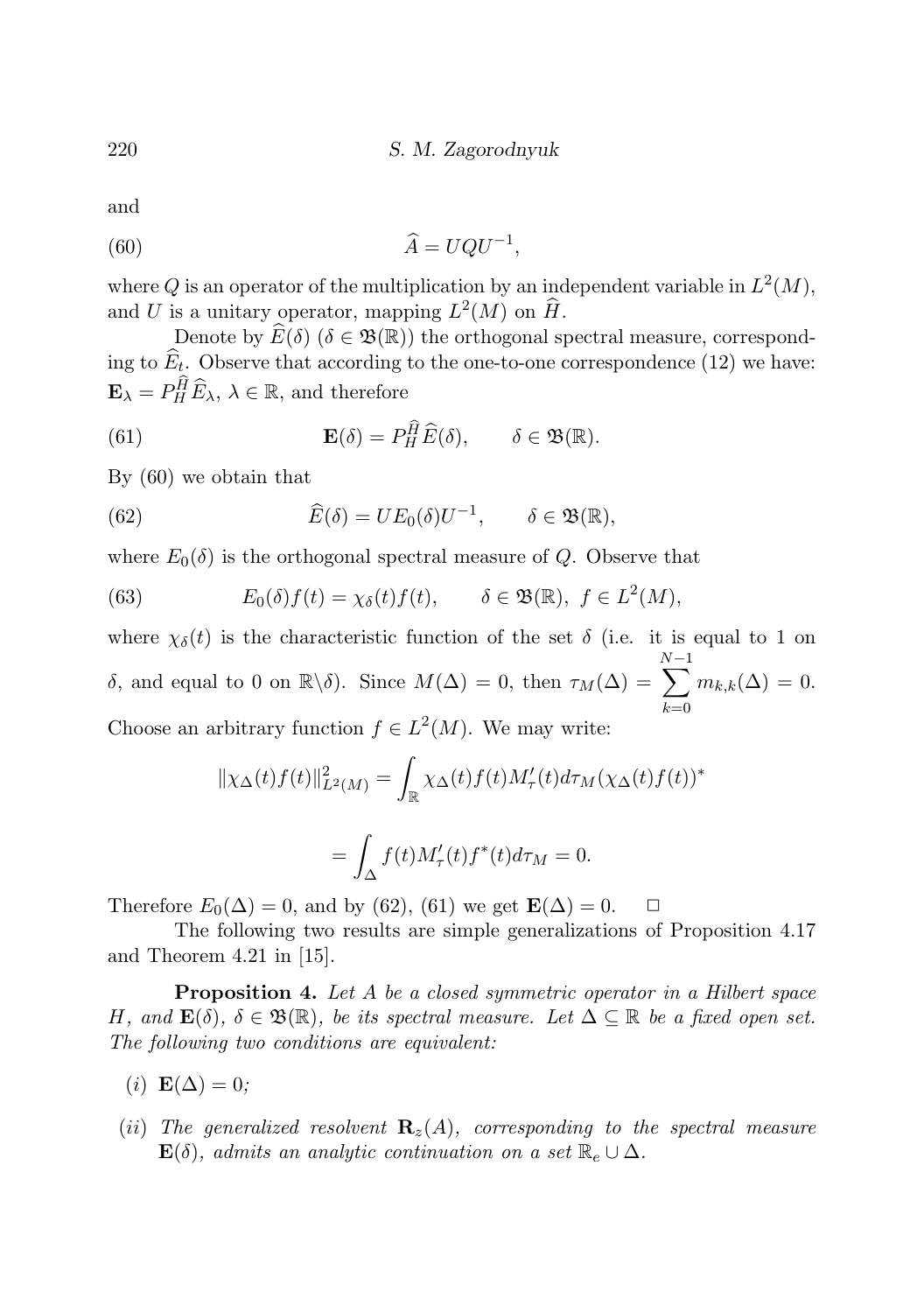*On the truncated matrix power moment problem with a gap* 221

**Theorem 3.** Let  $A$  be a closed symmetric operator in a Hilbert space  $H$ , and  $z \in \mathbb{R}_e$  be an arbitrary fixed point. Let  $\Delta \subseteq \mathbb{R}$  be a fixed open set, and the following conditions hold:

(64) the set  $\Delta$  consists of points of the regular type of A;

(65) 
$$
P_{\mathcal{M}_{\overline{z}}(A)}^H \mathcal{M}_{\lambda}(A) = \mathcal{M}_{\overline{z}}(A), \qquad \forall \lambda \in \Delta.
$$

Consider an arbitrary generalized resolvent  $\mathbf{R}_{s,\lambda}(A)$  of A. Let  $F(\lambda) \in \mathcal{S}_{a,z}(\Pi_z;$  $\mathcal{N}_z(A), \mathcal{N}_{\overline{z}}(A)$  corresponds to  $\mathbf{R}_{s:\lambda}(A)$  by the Shtraus formula. The generalized resolvent  $\mathbf{R}_{s,\lambda}(A)$  admits an analytic continuation on  $\mathbb{R}_e \cup \Delta$  if and only if the following conditions hold:

- 1)  $F(\lambda)$  admits a continuation on  $\Pi_z \cup \Delta$  and this continuation is continuous in the uniform operator topology;
- 2) The continued function  $F(\lambda)$  maps isometrically  $\mathcal{N}_z(A)$  on the whole  $\mathcal{N}_{\overline{z}}(A)$ , for all  $\lambda \in \Delta$ ;
- 3) The operator  $F(\lambda) \mathcal{W}_{\lambda}$  is invertible for all  $\lambda \in \Delta$ , and

$$
(F(\lambda) - \mathcal{W}_{\lambda})\mathcal{N}_z(A) = \mathcal{N}_{\overline{z}}(A), \qquad \forall \lambda \in \Delta,
$$

where

(66) 
$$
\mathcal{W}_{\lambda} P_{\mathcal{N}_z(A)}^H f = \frac{\lambda - \overline{z}}{\lambda - z} P_{\mathcal{N}_{\overline{z}}(A)}^H f, \qquad f \in \mathcal{N}_{\lambda}(A), \ \lambda \in \Delta.
$$

The proofs of these results follows easily from the fact, that each open subset of  $\mathbb R$  is a union of at most countable set of open intervals, and from the above mentioned results in [15]. As it follows from an analogous remark at the end of Section 4 in [15], conditions (64), (65) are necessary for the existence of at least one generalized resolvent of A, which admits an analytic continuation on  $\mathbb{R}_e \cup \Delta$ .

In view of further applications to the moment problem  $(1)$ , we shall obtain another representation for the function  $\mathcal{W}_{\lambda}$  from the last theorem. Let  $A, H, \Delta$ satisfy the assumptions of Theorem 3 with  $z = i$ . Consider the following operators:

(67) 
$$
S_{\lambda} = P_{\mathcal{N}_i(A)}^H|_{\mathcal{N}_{\lambda}(A)}, \quad Q_{\lambda} = P_{\mathcal{N}_{-i}(A)}^H|_{\mathcal{N}_{\lambda}(A)}, \qquad \lambda \in \Delta.
$$

Set  $V = U_i(A)$ . Observe that

$$
\mathcal{N}_i(A) = N_0(V), \ \mathcal{N}_{-i}(A) = N_\infty(V), \ \mathcal{N}_\lambda(A) = N_{\frac{\lambda - i}{\lambda + i}}(V), \quad \lambda \in \Delta.
$$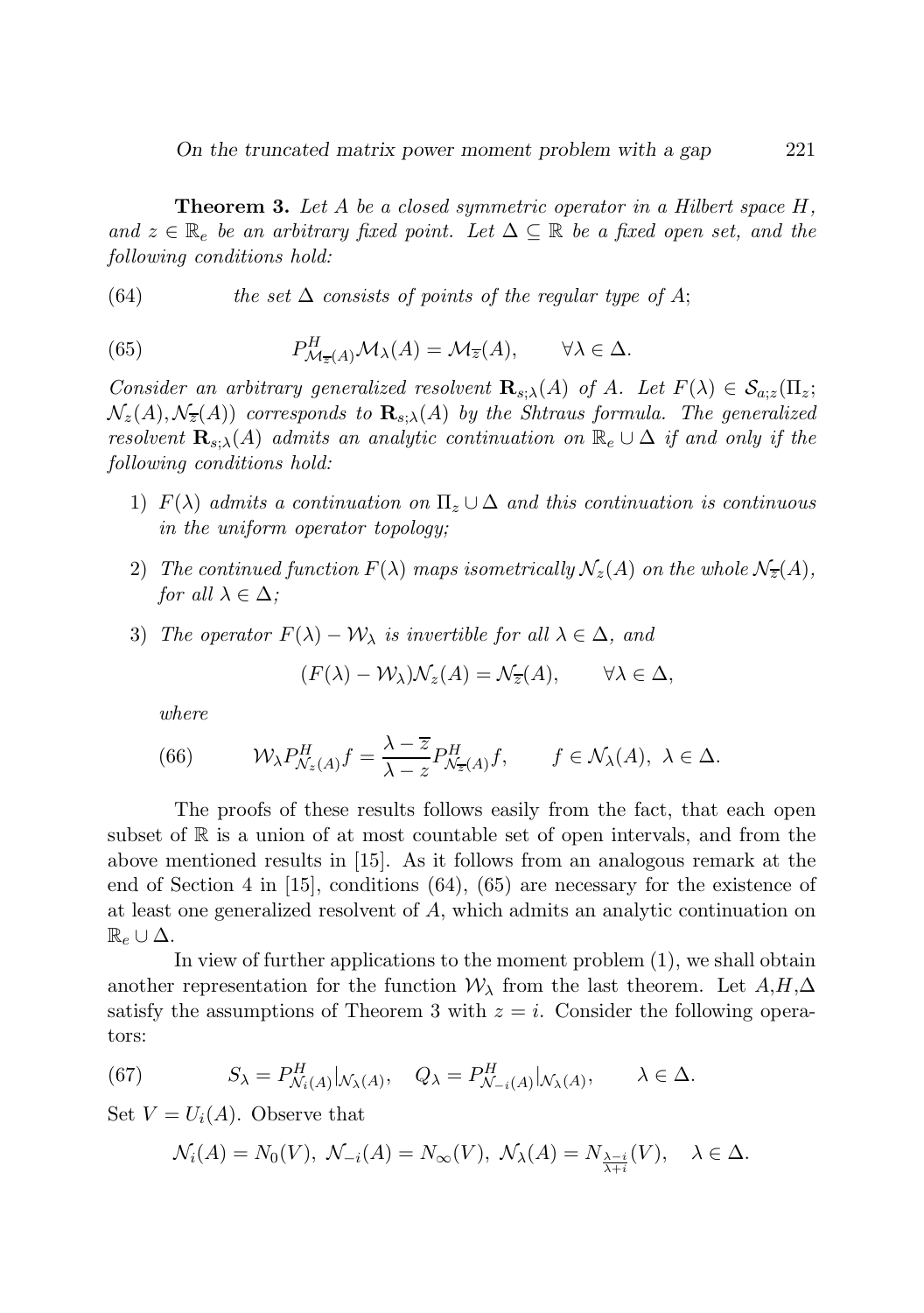Choose an arbitrary point  $\lambda \in \Delta$ . Since  $\lambda$  is a point of the regular type of A, by Proposition 4.18 in [15] with  $\lambda_0 = i$  we obtain that  $\frac{\lambda + i}{\lambda}$  $\frac{\lambda + i}{\lambda - i}$  ( $\in \mathbb{T}$ ) is a point of the regular type of V. Set  $\zeta = \frac{\lambda - i}{\lambda - i}$  $\frac{\lambda - i}{\lambda + i} \in \mathbb{T}$ . Relation (66), with  $z = i$ , may be written in the following form:

$$
\mathcal{W}_{\lambda} P_{N_0(V)}^H f = \frac{1}{\zeta} P_{N_\infty(V)}^H f, \qquad f \in N_{\zeta}(V).
$$

Comparing this relation with the definition of an operator  $W_{\zeta}$  in (4.60) in [15, p. 270] we conclude that  $W_{\lambda} = W_{\zeta}$ . Moreover, the operators S and Q, defined afterwards in [15, p. 270], coincide with operators  $S_\lambda$  and  $Q_\lambda$  from (67), respectively. By (4.61) in [15, p. 271] we obtain that  $D(\mathcal{W}_\lambda) = \mathcal{N}_i(A)$ ,  $R(\mathcal{W}_\lambda) = \mathcal{N}_{-i}(A)$  and

(68) 
$$
\mathcal{W}_{\lambda} = \frac{\lambda + i}{\lambda - i} Q_{\lambda} S_{\lambda}^{-1}, \qquad \lambda \in \Delta.
$$

Moreover, the operator  $S_{\lambda}^{-1}$  is bounded and defined on the whole  $\mathcal{N}_i(A)$ .

In the case of a finite-dimensional Hilbert space, the last theorem can be made more simple. We shall need the following lemma.

Lemma 1. Let A be a symmetric operator in a finite-dimensional Hilbert space H, and  $z \in \mathbb{R}_e$  be an arbitrary fixed point. Let  $\Delta \subseteq \mathbb{R}$  be a fixed open set and condition (64) holds. Then condition (65) holds true.

Proof. Observe that

$$
M_{\infty}(U_z(A))=\mathcal{M}_{\overline{z}}(A),
$$

$$
M_{\frac{\lambda-z}{\lambda-\overline{z}}}(U_z(A))=\mathcal{M}_{\lambda}(A), \qquad \lambda \in \Delta.
$$

Denote  $V = U_z(A)$ . Condition (65) can be written in the following form:

(69) 
$$
P_{M_{\infty}(V)}^H M_{\frac{\lambda-z}{\lambda-\overline{z}}}(V) = M_{\infty}(V), \qquad \lambda \in \Delta.
$$

Choose an arbitrary point  $\lambda \in \Delta$ . Set  $\zeta = \frac{\lambda - z}{\lambda - \overline{z}}$  $\sqrt{\frac{\lambda}{\lambda - z}}$ . Since  $\lambda$  is a point of the regular type of A, then by Proposition 4.18 in [15, p. 277] we conclude that  $\frac{1}{\zeta}$  is a point of the regular type of V. Since  $H$  is finite-dimensional, by Corollary 4.7 in [15, p. 268] we get

$$
(H\ominus R(V))\dotplus M_{\zeta}=H.
$$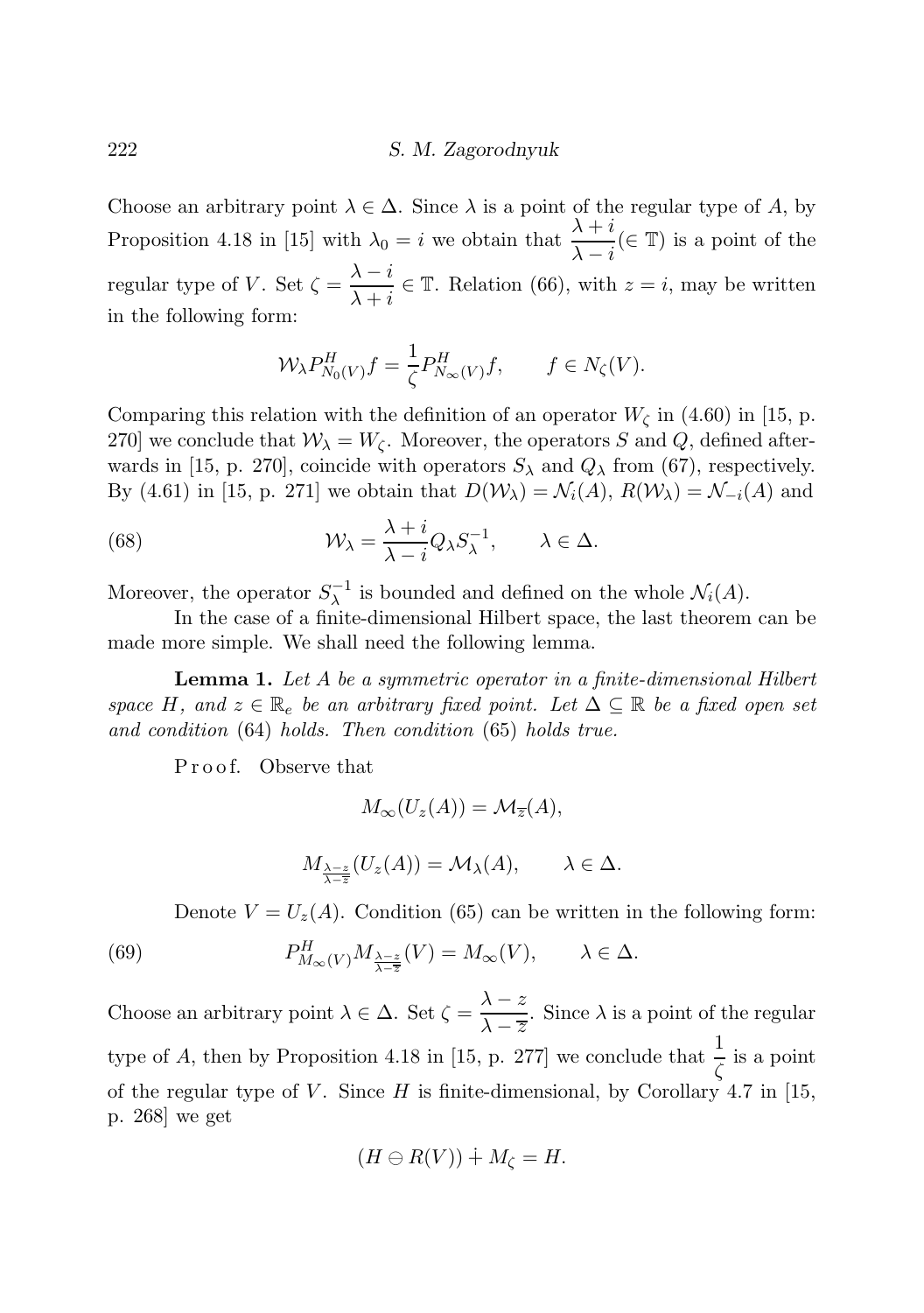Applying  $P_{M_{\infty}(V)}^{H}$  to the both sides of the latter equality we obtain relation  $(69)$ .  $\Box$ 

Theorem 4. Let A be a symmetric operator in a finite-dimensional Hilbert space H, and  $z \in \mathbb{R}_e$  be an arbitrary fixed point. Let  $\Delta \subseteq \mathbb{R}$  be a fixed open set, and condition (64) holds. Consider an arbitrary generalized resolvent  $\mathbf{R}_{s:\lambda}(A)$ of A. Let  $F(\lambda) \in \mathcal{S}_{a;z}(\Pi_z; \mathcal{N}_z(A), \mathcal{N}_z(A))$  corresponds to  $\mathbf{R}_{s;\lambda}(A)$  by the Shtraus formula. The generalized resolvent  $\mathbf{R}_{s}(\mathbf{A})$  admits an analytic continuation on  $\mathbb{R}_e \cup \Delta$  if and only if the following conditions hold:

- 1)  $F(\lambda)$  admits a continuation on  $\Pi_z \cup \Delta$  and this continuation is continuous in the uniform operator topology;
- 2) The continued function  $F(\lambda)$  has isometric operators from  $\mathcal{N}_z(A)$  to  $\mathcal{N}_{\overline{z}}(A)$ as values, for all  $\lambda \in \Delta$ ;
- 3) The operator  $F(\lambda)-\mathcal{W}_{\lambda}$  is invertible for all  $\lambda \in \Delta$ , where  $\mathcal{W}_{\lambda}$  is from (66).

Proof. By Lemma 1 we see that the assumptions of Theorem 3 are satisfied with  $A, H, \Delta$  and z.

*Necessity.* If  $\mathbf{R}_{s:\lambda}(A)$  admits an analytic continuation on  $\mathbb{R}_e \cup \Delta$ , then conditions 1)-3) of Theorem 3 are satisfied and they imply conditions 1)-3) of the present theorem.

Sufficiency. Let conditions  $1$ )–3) of the present theorem be satisfied. Choose an arbitrary  $\lambda \in \Delta$ . Since  $F(\lambda)$  is invertible, the dimension of its range is equal to the dimension of its domain, i.e. to the defect number of A. Then  $R(F(\lambda)) = \mathcal{N}_{\overline{z}}(A)$ , and condition 2) of Theorem 3 holds. A similar argument implies that  $R(F(\lambda) - W_{\lambda}) = \mathcal{N}_{\overline{z}}(A)$ , and condition 3) of Theorem 3 holds, as well. It remains to apply Theorem 3.  $\square$ well. It remains to apply Theorem 3.

**Proposition 5.** Let the indeterminate moment problem (1) with  $d \in \mathbb{N}$ be given and the operator A in a Hilbert space  $H$  be constructed as in (10). Let  $\Delta \subseteq \mathbb{R}$  be a fixed open set. Let  $\mathfrak{A}^{\lambda} = \{g_j\}_{j=0}^{\tilde{\tau}-1}$ ,  $0 \leq \tilde{\tau} \leq dN$ , be an orthonormal basis in  $\mathcal{M}_{\lambda}(A)$ , obtained by the Gram-Schmidt orthogonalization procedure from the following sequence:

$$
x_N - \lambda x_0, x_{N+1} - \lambda x_1, \ldots, x_{dN+N-1} - \lambda x_{dN-1}.
$$

Here  $\lambda \in \Delta$ . The case  $\tilde{\tau} = 0$  means that  $\mathfrak{A}^{\lambda} = \emptyset$ , and  $\mathcal{M}_{\lambda}(A) = \{0\}$ . Then the following conditions are equivalent:

(a)  $\Delta$  consists of points of the regular type of A;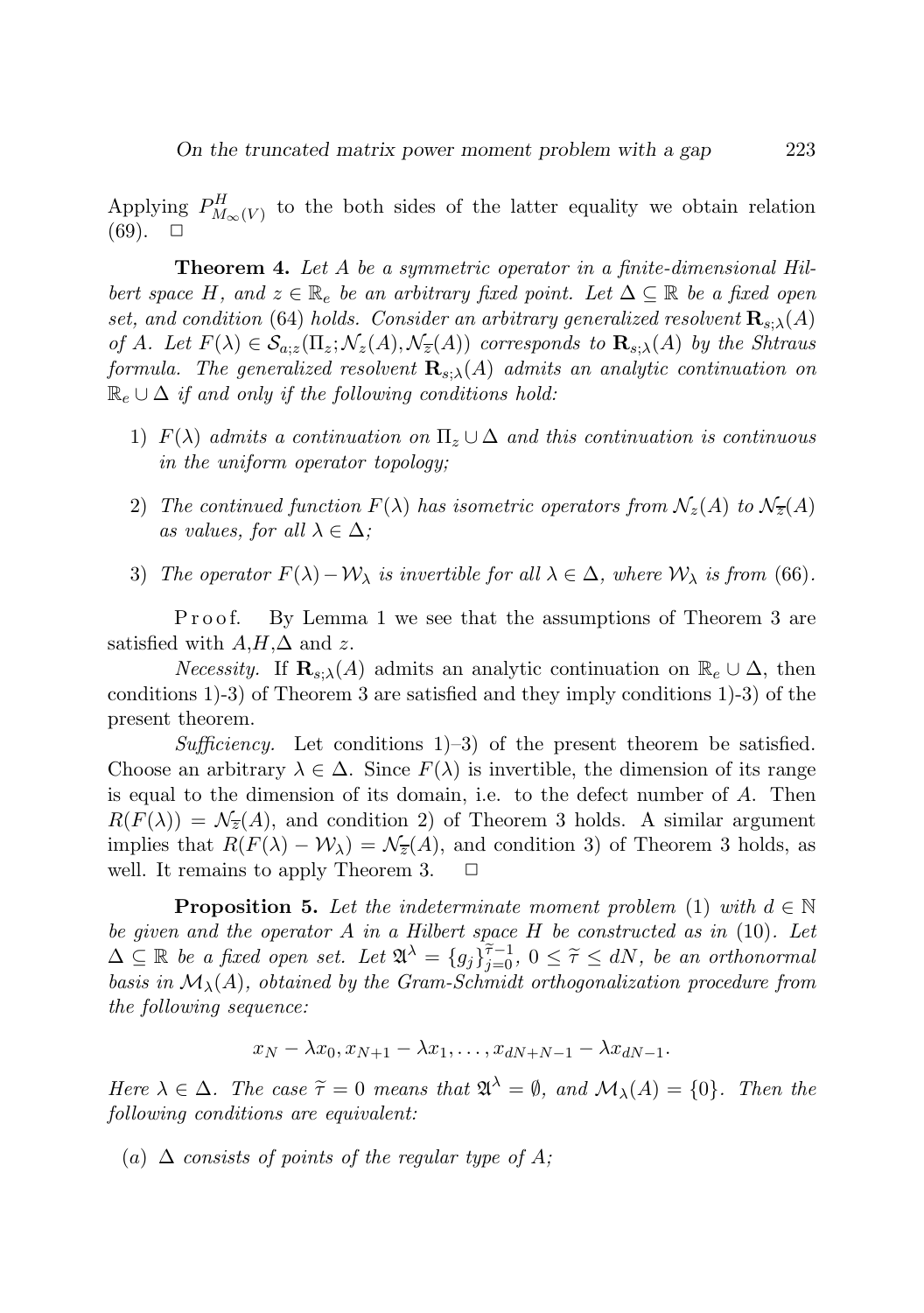(b)  $\mathcal{M}_{\lambda}(A) \neq \{0\}$ , and the matrix  $\mathcal{M}_{A-\lambda E_H}$  is invertible, for all  $\lambda \in \Delta$ . Here we denote by  $\mathcal{M}_{A-\lambda E_H}$  the matrix of the operator  $A-\lambda E_H$  with respect to the bases  $\mathfrak{A}_{\infty}$ ,  $\mathfrak{A}^{\lambda}$ .

Conditions (a), (b) are necessary for the existence of a solution  $M(x)$ ,  $x \in \mathbb{R}$ , of the moment problem (1), such that  $M(\Delta) = 0$ , where  $M(\delta)$ ,  $\delta \in \mathfrak{B}(\mathbb{R})$ , is the matrix measure corresponding to the solution. If conditions  $(a)$ ,  $(b)$  are satisfied then  $\tilde{\tau} = \tau \geq 1$ .

P r o o f. The implication  $(b) \Rightarrow (a)$  is obvious. Conversely, suppose that  $\Delta$  consists of points of the regular type of A. If  $\mathcal{M}_{\lambda}(A) = \{0\}$ , we would get  $D(A) = \{0\}, \mathfrak{A}_{\infty} = \emptyset$ , and in this case the moment problem would be determinate (as it was mentioned by the construction of  $\mathfrak{A}_{\infty}$ ). Therefore  $\mathcal{M}_{\lambda}(A) \neq \{0\}$ . The rest is obvious.

Suppose that there exists a solution  $M(x)$ ,  $x \in \mathbb{R}$ , of the moment problem (1), such that  $M(\Delta) = 0$ , where  $M(\delta)$ ,  $\delta \in \mathfrak{B}(\mathbb{R})$ , is the corresponding matrix measure. By Proposition 3 we get  $\mathbf{E}(\Delta) = 0$ , where  $\mathbf{E}(\delta)$ ,  $\delta \in \mathfrak{B}(\mathbb{R})$ , is the corresponding spectral measure. By Proposition 4 this means that the corresponding generalized resolvent  $\mathbf{R}_z(A)$  admits an analytic continuation on a set  $\mathbb{R}_e \cup \Delta$ . In this case, as it was noticed after Theorem 3 relation (64) holds.  $\Box$ 

Consider the indeterminate moment problem (1), such as in Proposition 5, and suppose that condition (b) of Proposition 5 is satisfied. We denote by  $\mathcal{S}_{a,i}(\Pi_i; \mathcal{N}_i(A), \mathcal{N}_{-i}(A); \Delta; \mathcal{W})$  a set of all functions  $F(\lambda)$  from  $\mathcal{S}_{a,i}(\Pi_i; \mathcal{N}_i(A),$  $\mathcal{N}_{-i}(A)$ , which satisfy conditions 1)–3) of Theorem 4 with  $z = i$ .

Notice that  $M_1 := \text{Lin}\{g_0, g_1, \ldots, g_{\tau-1}, x_0, x_1, \ldots, x_{N-1}\} = H$ . In fact, by the induction argument we may check that  $\{x_n\}_{n=0}^{kN+N-1} \subseteq M_1, k = 0, 1, \ldots, d$ .

Apply the Gram-Schmidt orthogonalization procedure to the following sequence:

$$
g_0, g_1, \ldots, g_{\tau-1}, x_0, x_1, \ldots, x_{N-1}.
$$

Observe that the first  $\tau$  elements are already orthonormal. During the orthogonalization of the rest N elements we shall obtain an orthonormal set  $\mathfrak{A}^{\lambda}_{+} = \{g'_j\}_{j=0}^{\delta-1}$ . Observe that  $\mathfrak{A}^{\lambda}_{+}$  is an orthonormal basis in  $\mathcal{N}_{\lambda}(A), \lambda \in \Delta$ .

Let  $\mathcal{M}_{S_{\lambda}}(\mathcal{M}_{Q_{\lambda}})$  be the matrix of the operator  $S_{\lambda}$   $(Q_{\lambda})$  from (67) with respect to the bases  $\mathfrak{A}^{\lambda}_{+}$ ,  $\mathfrak{A}'$  (respectively, to the bases  $\mathfrak{A}^{\lambda}_{+}$ ,  $\mathfrak{A}'_{v}$ ):

(70) 
$$
\mathcal{M}_{S_{\lambda}} = ((S_{\lambda}g'_{k}, u'_{j})_{H})_{j,k=0}^{\delta-1} = ((g'_{k}, u'_{j})_{H})_{j,k=0}^{\delta-1}, \qquad \lambda \in \Delta;
$$

(71) 
$$
\mathcal{M}_{Q_{\lambda}} = ((Q_{\lambda}g'_{k}, v'_{j})_{H})_{j,k=0}^{\delta-1} = ((g'_{k}, v'_{j})_{H})_{j,k=0}^{\delta-1}, \qquad \lambda \in \Delta.
$$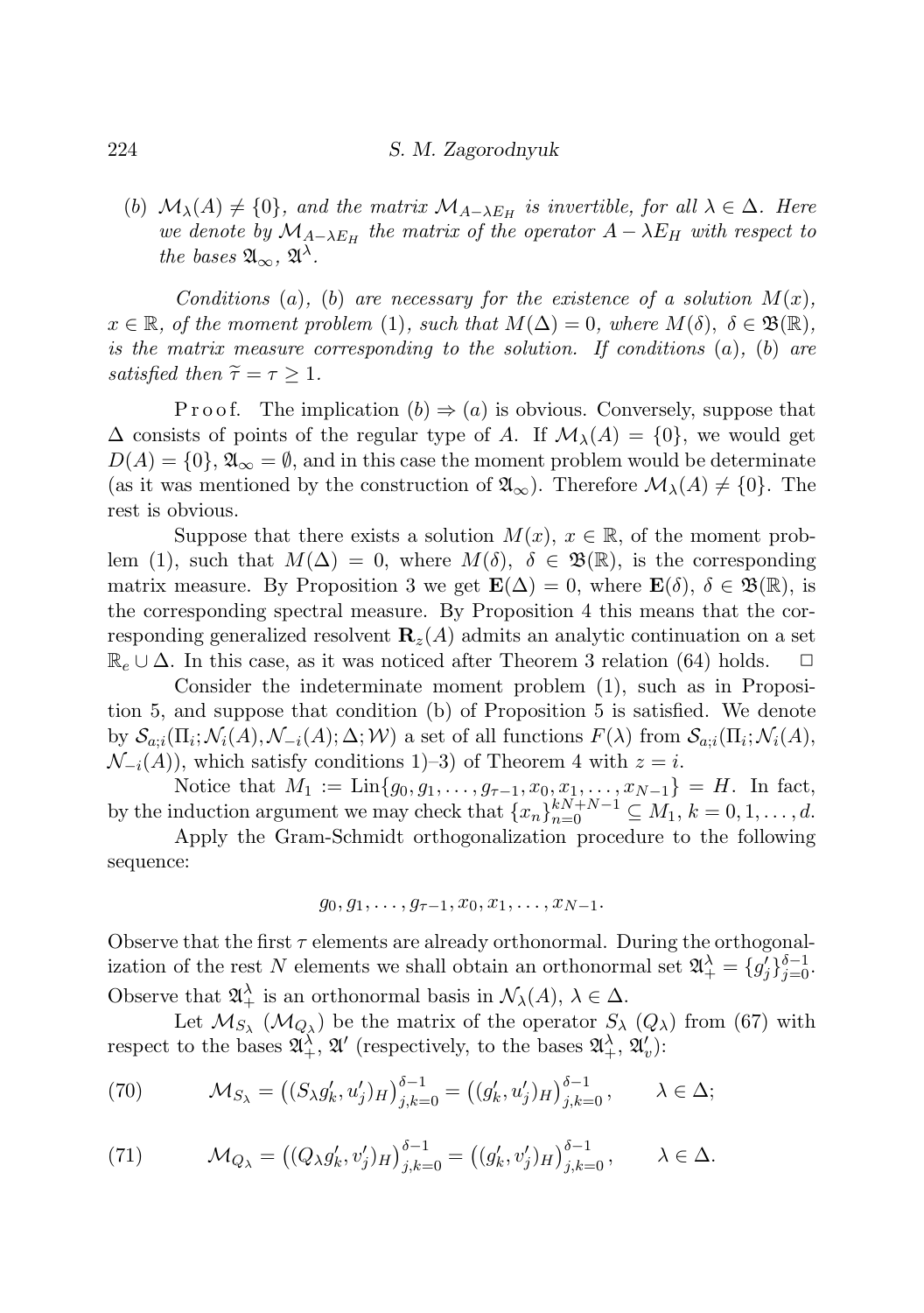Denote by  $\mathcal{W}_{\lambda}$  the matrix of the operator  $\mathcal{W}_{\lambda}$  from (66) with respect to the bases  $\mathfrak{A}', \mathfrak{A}'_v$ . By (68) we get:

(72) 
$$
\widetilde{W}_{\lambda} = \frac{\lambda + i}{\lambda - i} \mathcal{M}_{Q_{\lambda}} \mathcal{M}_{S_{\lambda}}^{-1}, \qquad \lambda \in \Delta.
$$

**Definition 2.** Choose an arbitrary  $a \in \mathbb{N}$ ,  $X \in \mathbb{C}_{a \times a}$ ,  $\Delta \subseteq \mathbb{R}$ , and let  $Y(\lambda)$  be an arbitrary  $\mathbb{C}_{a \times a}$ -valued function,  $\lambda \in \Delta$ . By  $S(\mathbb{C}_+;\mathbb{C}_{a \times a};X;\Delta;Y)$  we denote a set of all  $\mathbb{C}_{a \times a}$ -valued functions  $G(z)$  from  $S(\mathbb{C}_+;\mathbb{C}_{a \times a};X)$  which satisfy the following conditions:

- A)  $G(z)$  admits a continuation on  $\mathbb{C}_+ \cup \Delta$ , and the continued function  $G(z)$ is continuous (i.e. each entry of  $G(z)$  is continuous);
- B)  $G^*(z)G(z) = I_a$ , for all  $z \in \Delta$ ;
- C) The matrix  $G(z) Y(z)$  is invertible for all  $z \in \Delta$ .

It is straightforward to check that the transformation  $\mathbf{T}$ , defined by (29), maps  $\mathcal{S}_{a,i}(\mathbb{C}_+;\mathcal{N}_i(A),\mathcal{N}_{-i}(A); \Delta; \mathcal{W})$  on  $S(\mathbb{C}_+;\mathbb{C}_{\delta \times \delta}; \widetilde{X}_i; \Delta; \widetilde{\mathcal{W}})$ . Here we mean that  $\mathbf{T}\emptyset = \emptyset$ .

**Theorem 5.** Let the indeterminate moment problem (1) with  $d \in \mathbb{N}$  be given and the operator A in a Hilbert space H be constructed as in  $(10)$ . Let  $\Delta \subseteq \mathbb{R}$  be a fixed open set. Let condition (b) of Proposition 5 be satisfied. There exists a solution  $M(x)$ ,  $x \in \mathbb{R}$ , of the moment problem (1), such that  $M(\Delta) = 0$ , where  $M(\delta)$ ,  $\delta \in \mathfrak{B}(\mathbb{R})$ , is the matrix measure corresponding to the solution, if and only if  $S(C_+; C_{\delta \times \delta}; \widetilde{X}_i; \Delta; \widetilde{W}) \neq \emptyset$ .

Proof. Observe that by Proposition 5 it follows that  $\Delta$  consists of points of the regular type of A.

Necessity. As in the proof of Proposition 5 we obtain that the corresponding to the solution M generalized resolvent  $\mathbf{R}_z(A)$  admits an analytic continuation on a set  $\mathbb{R}_e \cup \Delta$ . Let  $F(\lambda) \in \mathcal{S}_{a,i}(\Pi_i; \mathcal{N}_i(A), \mathcal{N}_{-i}(A))$  corresponds to  $\mathbf{R}_{\lambda}(A)$  by the Shtraus formula. By Theorem 4 we conclude that  $F(\lambda) \in$  $\mathcal{S}_{a;i}(\Pi_i; \mathcal{N}_i(A), \mathcal{N}_{-i}(A); \Delta; \mathcal{W})$ . Therefore  $S(\mathbb{C}_+; \mathbb{C}_{\delta \times \delta}; \widetilde{X}_i; \Delta; \widetilde{\mathcal{W}}) \neq \emptyset$ .

Sufficiency. We can choose a function  $F(\lambda) \in S_{a,i}(\Pi_i; \mathcal{N}_i(A), \mathcal{N}_{-i}(A); \Delta;$ W). Let  $\mathbf{R}_{\lambda}(A) = \mathbf{R}_{s,\lambda}(A)$  be the generalized resolvent of A corresponding to F by the Shtraus formula. By Theorem 4, with  $z = i$ , we conclude that  $\mathbf{R}_z(A)$  admits an analytic continuation on a set  $\mathbb{R}_e \cup \Delta$ . By Proposition 4 we get  $\mathbf{E}(\Delta) = 0$ . Finally, by Proposition 3 we conclude that  $M(\Delta) = 0$ .

**Theorem 6.** In conditions of Theorem 5 suppose that  $S(\mathbb{C}_+;\mathbb{C}_{\delta\times\delta};\widetilde{X}_i;\Delta;$  $\widetilde{\mathcal{W}}\neq\emptyset$ . All solutions  $M(\lambda)$  of the moment problem (1), (2) have the form (51) where  $\mathbf{F}(z)$  is a matrix-valued function from  $S(C_+; \mathbb{C}_{\delta \times \delta}; \tilde{X}_i; \Delta; \tilde{W})$ . Conversely,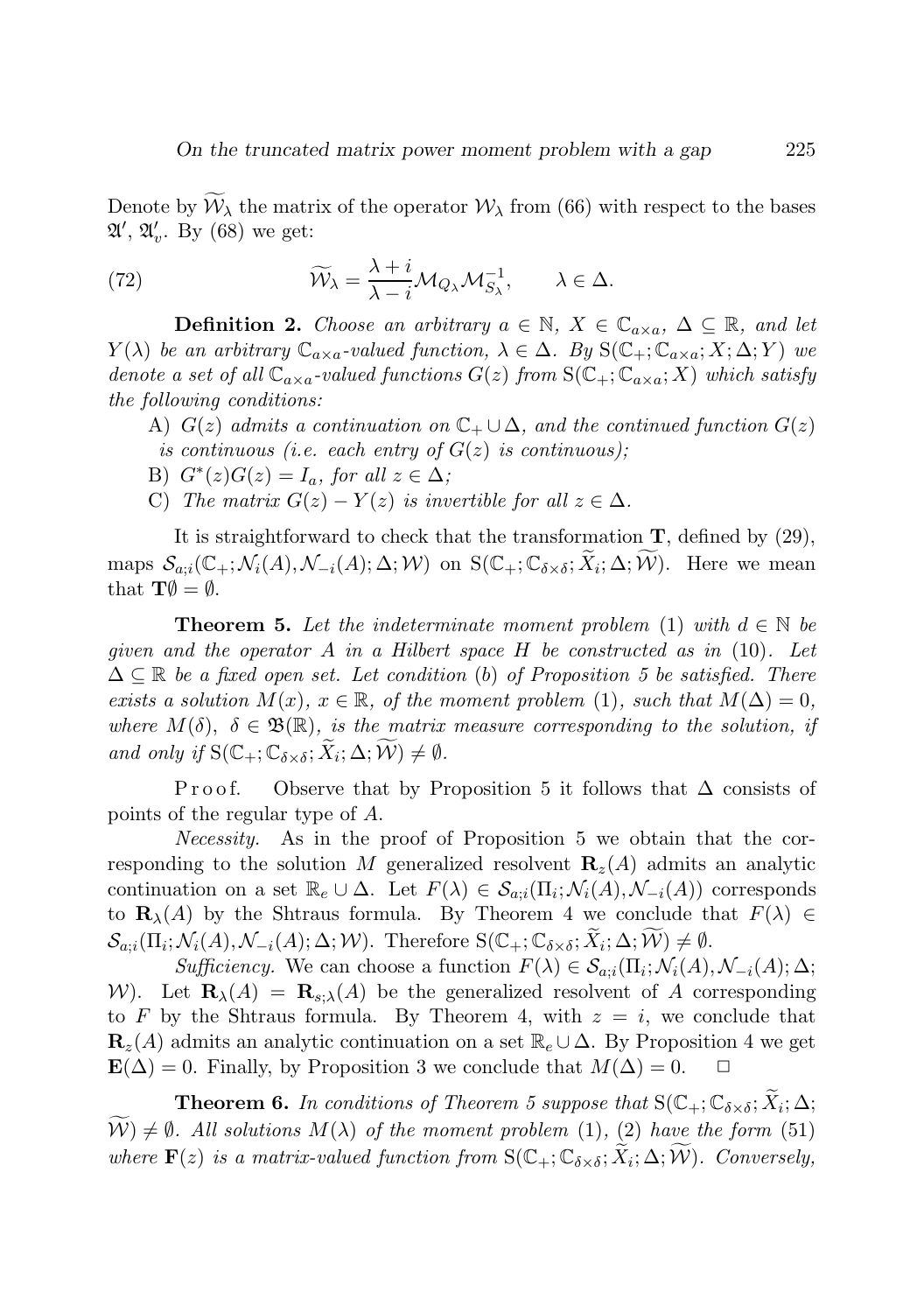an arbitrary matrix-valued function from  $S(C_+; C_{\delta \times \delta}; \widetilde{X}_i; \Delta; \widetilde{W})$  defines by (51) a solution  $M(\lambda)$  of the moment problem (1), (2). Moreover, for different matrixvalued functions from  $S(\mathbb{C}_+;\mathbb{C}_{\delta\times\delta};\widetilde{X}_i;\Delta;\widetilde{W})$  by (51) there correspond different solutions of the moment problem  $(1), (2)$ .

P r o o f. Notice that by P roposition 5 it follows that  $\Delta$  consists of points of the regular type of A.

Choose an arbitrary solution  $M(\lambda)$  of the moment problem (1), (2). By the construction of formula  $(51)$ , the corresponding to M matrix-valued function  $\mathbf{F}(z)$  is equal to  $\mathbf{T}F(z)$ , where  $F(z) \in \mathcal{S}_{a;i}(\Pi_i; \mathcal{N}_i(A), \mathcal{N}_{-i}(A))$  corresponds, by the Shtraus formula, to the generalized resolvent  $\mathbf{R}_z(A)$ , related to M. Repeating the arguments in the proof of the necessity of Theorem 5 we obtain that  $F(\lambda) \in$  $\mathcal{S}_{a;i}(\Pi_i; \mathcal{N}_i(A), \mathcal{N}_{-i}(A); \Delta; \mathcal{W})$ . Then  $\mathbf{F} \in S(\mathbb{C}_+; \mathbb{C}_{\delta \times \delta}; \widetilde{X}_i; \Delta; \widetilde{\mathcal{W}})$ .

On the other hand, choose an arbitrary function  $\mathbf{F} \in S(\mathbb{C}_+;\mathbb{C}_{\delta \times \delta}; \widetilde{X}_i; \Delta;$  $\widetilde{\mathcal{W}}$ ). Set  $F = \mathbf{T}^{-1}\mathbf{F} \in \mathcal{S}_{a;i}(\mathbb{C}_+;\mathcal{N}_i(A),\mathcal{N}_{-i}(A);\Delta;\mathcal{W})$ . Repeating the arguments in the proof of the sufficiency of Theorem 5 we obtain that  $M(\Delta) = 0$ , where M is the corresponding to  $\bf{F}$  solution of the moment problem.

The fact that the correspondence between solutions and matrix-valued functions from  $S(\mathbb{C}_+;\mathbb{C}_{\delta\times\delta};\widetilde{X}_i;\Delta;\widetilde{W})$  is one-to-one follows from Theorem 2.  $\Box$ 

Example 3. Consider the moment problem from Example 1. Set  $\Delta =$  $(-1, 1)$ , and consider the corresponding moment problem  $(1), (2)$  (i.e. the moment problem from Example 1 with an additional constraint (2)). Choose an arbitrary  $\lambda \in (-1,1)$ . Apply the Gram-Schmidt orthogonalization procedure to the following sequence:

$$
x_2 - \lambda x_0, x_3 - \lambda x_1.
$$

We get

$$
g_0 = \frac{\sqrt{3}}{\sqrt{\lambda^2 - 3\lambda + 3}} (x_2 - \lambda x_0),
$$

$$
g_1 = \frac{1}{1 - \lambda}(x_3 - \lambda x_1).
$$

Thus,  $\mathfrak{A}^{\lambda} = \{g_0, g_1\}, \, \tilde{\tau} = 2$ , is an orthonormal basis in  $\mathcal{M}_{\lambda}(A)$ . Then

$$
\mathcal{M}_{A-\lambda E_H} = (((A - \lambda E_H)f_k, g_j)_H)_{0 \le j,k \le 1} = \begin{pmatrix} \sqrt{\lambda^2 - 3\lambda + 3} & 0 \\ 0 & 1 - \lambda \end{pmatrix}.
$$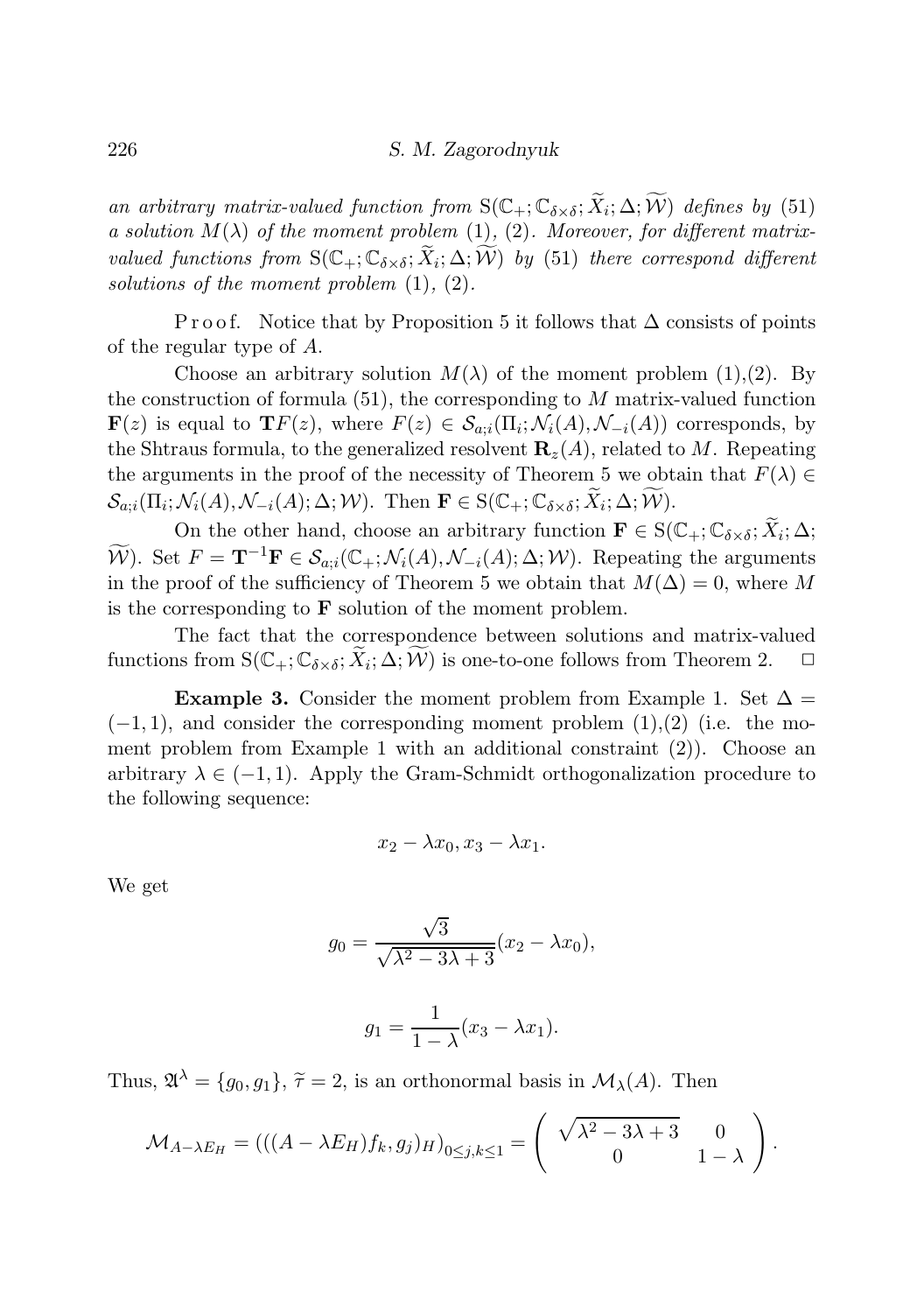Thus, condition (b) of Proposition 5 is satisfied. Apply the Gram-Schmidt orthogonalization procedure to the following sequence:

$$
g_0, g_1, x_0, x_1.
$$

We get 
$$
g'_0 = \frac{1}{\sqrt{\lambda^2 - 3\lambda + 3}} ((-3\lambda + 6)x_0 + (2\lambda - 3)x_2)
$$
. Then  
\n
$$
\mathcal{M}_{S_{\lambda}} = \frac{1}{4\sqrt{\lambda^2 - 3\lambda + 3}} ((-3 + 2i)\lambda + 6 - 3i),
$$
\n
$$
\mathcal{M}_{Q_{\lambda}} = \frac{1}{4\sqrt{\lambda^2 - 3\lambda + 3}} ((-3 - 2i)\lambda + 6 + 3i),
$$

and  $\widetilde{\mathcal{W}}_{\lambda} = \frac{(\lambda + i)((-3 - 2i)\lambda + 6 + 3i)}{(\lambda - i)((-3 + 2i)\lambda + 6 - 3i)}$  $(\lambda - i)((-3 + 2i)\lambda + 6 - 3i)$ . Observe that the function  $\mathbf{F}(\lambda) = 1$ ,  $\lambda \in \mathbb{C}_{+}$ , belongs to the set

$$
S\left( \mathbb{C}_+; \mathbb{C}_{1\times 1}; \frac{5}{13} + \frac{12}{13}i; (-1,1); \frac{(\lambda + i)((-3 - 2i)\lambda + 6 + 3i)}{(\lambda - i)((-3 + 2i)\lambda + 6 - 3i)} \right).
$$

Thus, the moment problem  $(1),(2)$  has a solution.

Relation (53) establishes a one-to-one correspondence between all functions  $F(z)$ from S  $\left( \mathbb{C}_+; \mathbb{C}_{1 \times 1}; \frac{5}{15} \right)$  $\frac{5}{13} + \frac{12}{13}$  $\frac{12}{13}i; (-1,1); \frac{(\lambda+i)((-3-2i)\lambda+6+3i)}{(\lambda-i)((-3+2i)\lambda+6-3i)}$  $\setminus$ and all solutions  $M(\lambda)$  of the moment problem.

#### R E F E R E N C E S

- [1] V. M. Adamyan, I. M. Tkachenko. General solution of the Stieltjes truncated matrix moment problem. In: Operator theory and indefinite inner product spaces (Eds M. Langer et al.) Basel, Birkh¨auser; Operator Theory: Advances and Applications, vol. 163, 2006, 1–22.
- [2] Y. M. ARLINSKII. Truncated Hamburger moment problem for an operator measure with compact support. Math. Nachr. 285, *14–15* (2012), 1677–1695.
- [3] N. I. Akhiezer. The Classical Moment Problem and Some Related Questions in Analysis. Moscow, Fizmatlit, 1961 (in Russian).
- [4] Yu. M. Berezausky. Expansions in Eigenfunctions of Selfadjoint Operators. Kiev, Naukova Dumka, 1965 (in Russian); English translation Translations of Mathematical Monographs, vol. 17, Providence, RI, Amer. Math. Soc., 1968.